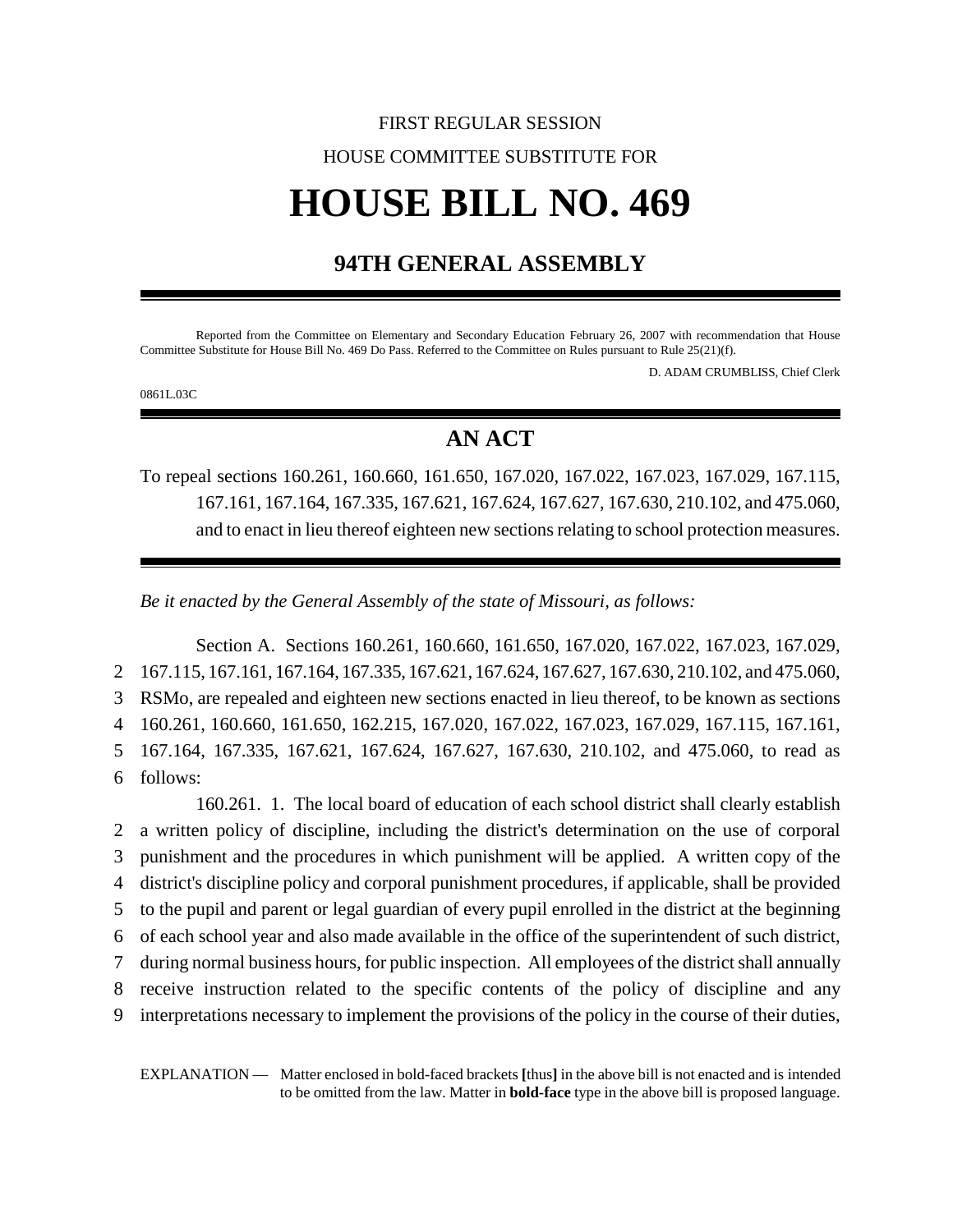including but not limited to approved methods of dealing with acts of school violence, disciplining students with disabilities and instruction in the necessity and requirements for confidentiality.

 2. The policy shall require school administrators to report acts of school violence to **all** teachers **at the attendance center** and **in addition, to** other school district employees with a need to know. For the purposes of this chapter or chapter 167, RSMo, "need to know" is defined as school personnel who are directly responsible for the student's education or who otherwise interact with the student on a professional basis while acting within the scope of their assigned duties. As used in this section, the phrase "act of school violence" or "violent behavior" means the exertion of physical force by a student with the intent to do serious physical injury as defined in subdivision (6) of section 565.002, RSMo, to another person while on school property, including a school bus in service on behalf of the district, or while involved in school activities. The policy shall at a minimum require school administrators to report, as soon as reasonably practical, to the appropriate law enforcement agency any of the following felonies, or any act which if committed by an adult would be one of the following felonies: (1) First degree murder under section 565.020, RSMo; (2) Second degree murder under section 565.021, RSMo; (3) Kidnapping under section 565.110, RSMo; (4) First degree assault under section 565.050, RSMo; (5) Forcible rape under section 566.030, RSMo; (6) Forcible sodomy under section 566.060, RSMo; (7) Burglary in the first degree under section 569.160, RSMo; (8) Burglary in the second degree under section 569.170, RSMo; (9) Robbery in the first degree under section 569.020, RSMo; (10) Distribution of drugs under section 195.211, RSMo; (11) Distribution of drugs to a minor under section 195.212, RSMo; (12) Arson in the first degree under section 569.040, RSMo; (13) Voluntary manslaughter under section 565.023, RSMo; (14) Involuntary manslaughter under section 565.024, RSMo; (15) Second degree assault under section 565.060, RSMo; (16) Sexual assault under section 566.040, RSMo; (17) Felonious restraint under section 565.120, RSMo; (18) Property damage in the first degree under section 569.100, RSMo; (19) The possession of a weapon under chapter 571, RSMo; (20) Child molestation in the first degree pursuant to section 566.067, RSMo; (21) Deviate sexual assault pursuant to section 566.070, RSMo;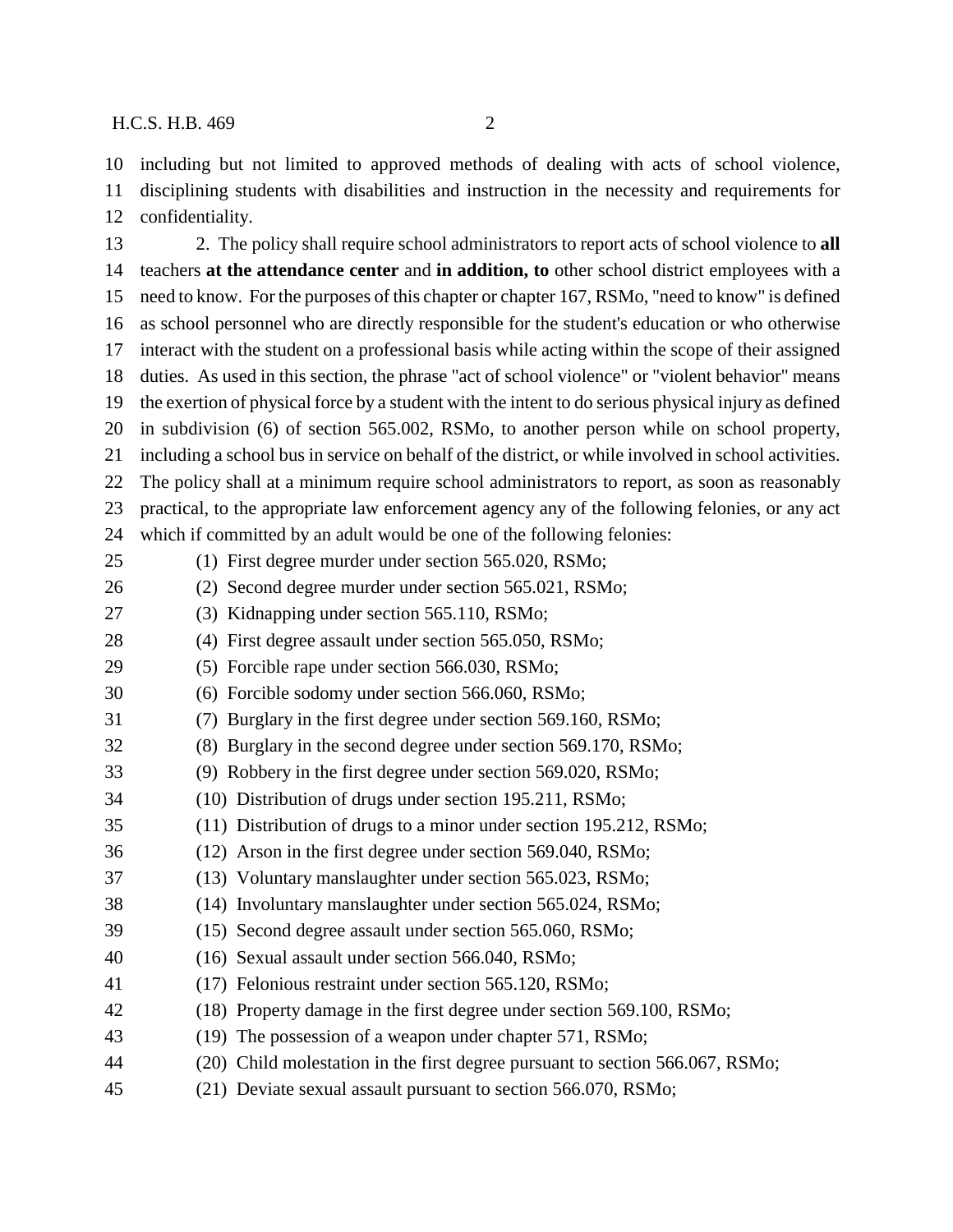(22) Sexual misconduct involving a child pursuant to section 566.083, RSMo; or

- (23) Sexual abuse pursuant to section 566.100, RSMo;
- 

 committed on school property, including but not limited to actions on any school bus in service on behalf of the district or while involved in school activities. The policy shall require that any portion of a student's individualized education program that is related to demonstrated or potentially violent behavior shall be provided to any teacher and other school district employees who are directly responsible for the student's education or who otherwise interact with the student on an educational basis while acting within the scope of their assigned duties. The policy shall also contain the consequences of failure to obey standards of conduct set by the local board of education, and the importance of the standards to the maintenance of an atmosphere where orderly learning is possible and encouraged.

 3. The policy shall provide that any student who is on suspension for any of the offenses listed in subsection 2 of this section or any act of violence or drug-related activity defined by school district policy as a serious violation of school discipline pursuant to subsection 9 of this section shall have as a condition of his or her suspension the requirement that such student is not allowed, while on such suspension, to be within one thousand feet of any **[**public**]** school **property** in the school district where such student attended school **or any activity of that district, regardless of whether or not the activity takes place on district property** unless:

 (1) Such student is under the direct supervision of the student's parent, legal guardian, or custodian **and the superintendent or the superintendent's designee has authorized the student to be on school property**;

 (2) Such student is under the direct supervision of another adult designated by the student's parent, legal guardian, or custodian, in advance, in writing, to the principal of the school which suspended the student **and the superintendent or the superintendent's designee has authorized the student to be on school property**;

 (3) Such student is **enrolled** in **and attending** an alternative school that is located within one thousand feet of a public school in the school district where such student attended school; or

 (4) Such student resides within one thousand feet of any public school in the school district where such student attended school in which case such student may be on the property of his or her residence without direct adult supervision.

 4. Any student who violates the condition of suspension required pursuant to subsection 3 of this section may be subject to expulsion or further suspension pursuant to the provisions of sections 167.161, 167.164, and 167.171, RSMo. In making this determination consideration shall be given to whether the student poses a threat to the safety of any child or school employee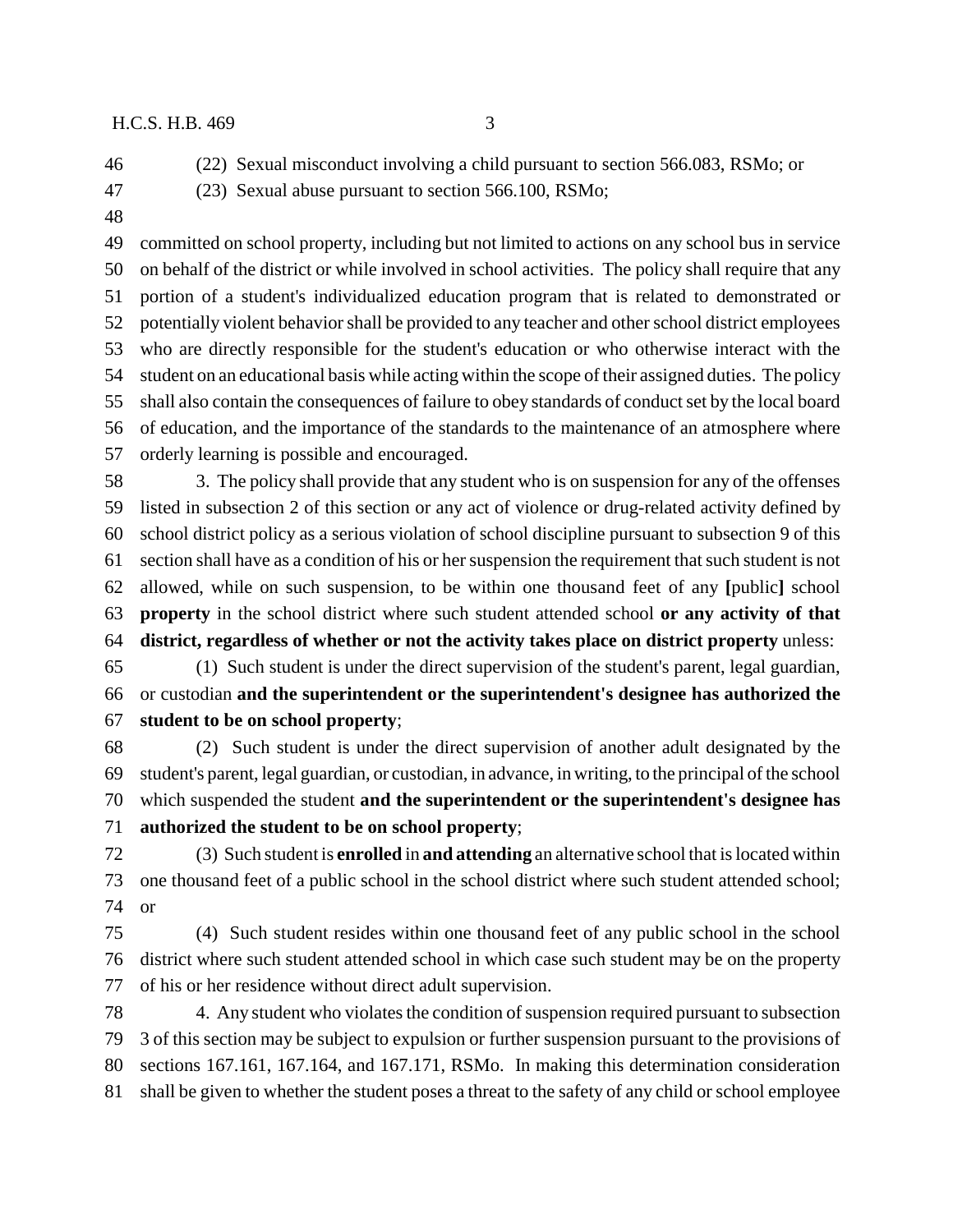and whether such student's unsupervised presence within one thousand feet of the school is

 disruptive to the educational process or undermines the effectiveness of the school's disciplinary policy. Removal of any pupil who is a student with a disability is subject to state and federal procedural rights. **This section shall not limit a school district's ability to:**

 **(1) Prohibit all students who are suspended from being on school property or attending an activity while on suspension;**

 **(2) Discipline students for off-campus conduct that negatively affects the educational environment to the extent allowed by law.**

 5. The policy shall provide for a suspension for a period of not less than one year, or expulsion, for a student who is determined to have brought a weapon to school, including but not limited to the school playground or the school parking lot, brought a weapon on a school bus or brought a weapon to a school activity whether on or off of the school property in violation of district policy, except that:

 (1) The superintendent or, in a school district with no high school, the principal of the school which such child attends may modify such suspension on a case-by-case basis; and

 (2) This section shall not prevent the school district from providing educational services in an alternative setting to a student suspended under the provisions of this section.

 6. For the purpose of this section, the term "weapon" shall mean a firearm as defined under 18 U.S.C. 921 and the following items, as defined in section 571.010, RSMo: a blackjack, a concealable firearm, an explosive weapon, a firearm, a firearm silencer, a gas gun, a knife, knuckles, a machine gun, a projectile weapon, a rifle, a shotgun, a spring gun or a switchblade knife; except that this section shall not be construed to prohibit a school board from adopting a policy to allow a Civil War reenactor to carry a Civil War era weapon on school property for educational purposes so long as the firearm is unloaded. The local board of education shall define weapon in the discipline policy. Such definition shall include the weapons defined in this subsection but may also include other weapons.

 7. All school district personnel responsible for the care and supervision of students are authorized to hold every pupil strictly accountable for any disorderly conduct in school or on any property of the school, on any school bus going to or returning from school, during school-sponsored activities, or during intermission or recess periods.

 8. Teachers and other authorized district personnel in public schools responsible for the care, supervision, and discipline of schoolchildren, including volunteers selected with reasonable care by the school district, shall not be civilly liable when acting in conformity with the established **[**policy of discipline**] policies** developed by each board **[**under this section**]**, **including but not limited to policies of student discipline** or when reporting to his or her supervisor or other person as mandated by state law acts of school violence or threatened acts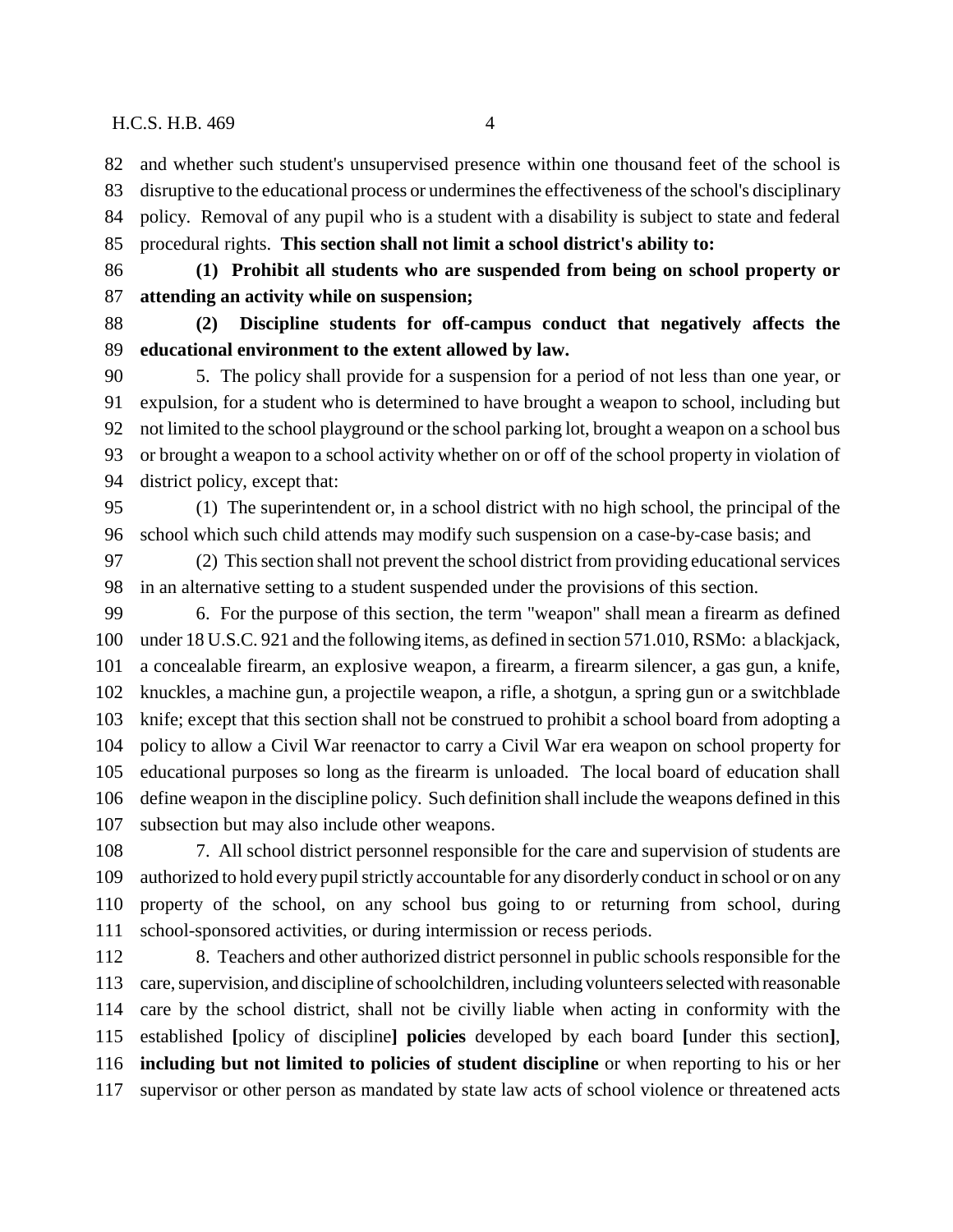of school violence, within the course and scope of the duties of the teacher, authorized district personnel or volunteer, when such individual is acting in conformity with the established policies developed by the board. Nothing in this section shall be construed to create a new cause of

 action against such school district, or to relieve the school district from liability for the negligent acts of such persons.

 9. Each school board shall define in its discipline policy acts of violence and any other acts that constitute a serious violation of that policy. Acts of violence as defined by school boards shall include but not be limited to exertion of physical force by a student with the intent to do serious bodily harm to another person while on school property, including a school bus in service on behalf of the district, or while involved in school activities. School districts shall for each student enrolled in the school district compile and maintain records of any serious violation of the district's discipline policy. Such records shall be made available to teachers and other school district employees with a need to know while acting within the scope of their assigned duties, and shall be provided as required in section 167.020, RSMo, to any school district in which the student subsequently attempts to enroll.

 10. Spanking **or the use of force to protect persons or property**, when administered by **[**certificated**]** personnel of a school district in a reasonable manner in accordance with the local board of education's written policy of discipline, is not abuse within the meaning of chapter 210, RSMo. The provisions of sections 210.110 to 210.165, RSMo, notwithstanding, the **children's** division **[**of family services**]** shall not have jurisdiction over or investigate any report of alleged child abuse arising out of or related to any spanking administered in a reasonable manner by any **[**certificated**]** school personnel pursuant to a written policy of discipline established by the board of education of the school district. Upon receipt of any reports of child abuse by the division of family services pursuant to sections 210.110 to 210.165, RSMo, which allegedly involves personnel of a school district, the division of family services shall notify the superintendent of schools of the district or, if the person named in the alleged incident is the superintendent of schools, the president of the school board of the school district where the alleged incident occurred. If, after an initial investigation, the superintendent of schools or the president of the school board finds that the report involves an alleged incident of child abuse other than the administration of a spanking **or the use of force to protect persons or property** by **[**certificated**]** school personnel pursuant to a written policy of discipline or **[**a**] that the** report **was** made for the sole purpose of harassing a public school employee, the superintendent of schools or the president of the school board shall immediately refer the matter back to the **children's** division **[**of family services**]** and take no further action. In all matters referred back to the **children's** division **[**of family services**]**, the division **[**of family services**]** shall treat the report in the same manner as other reports of alleged child abuse received by the division. If the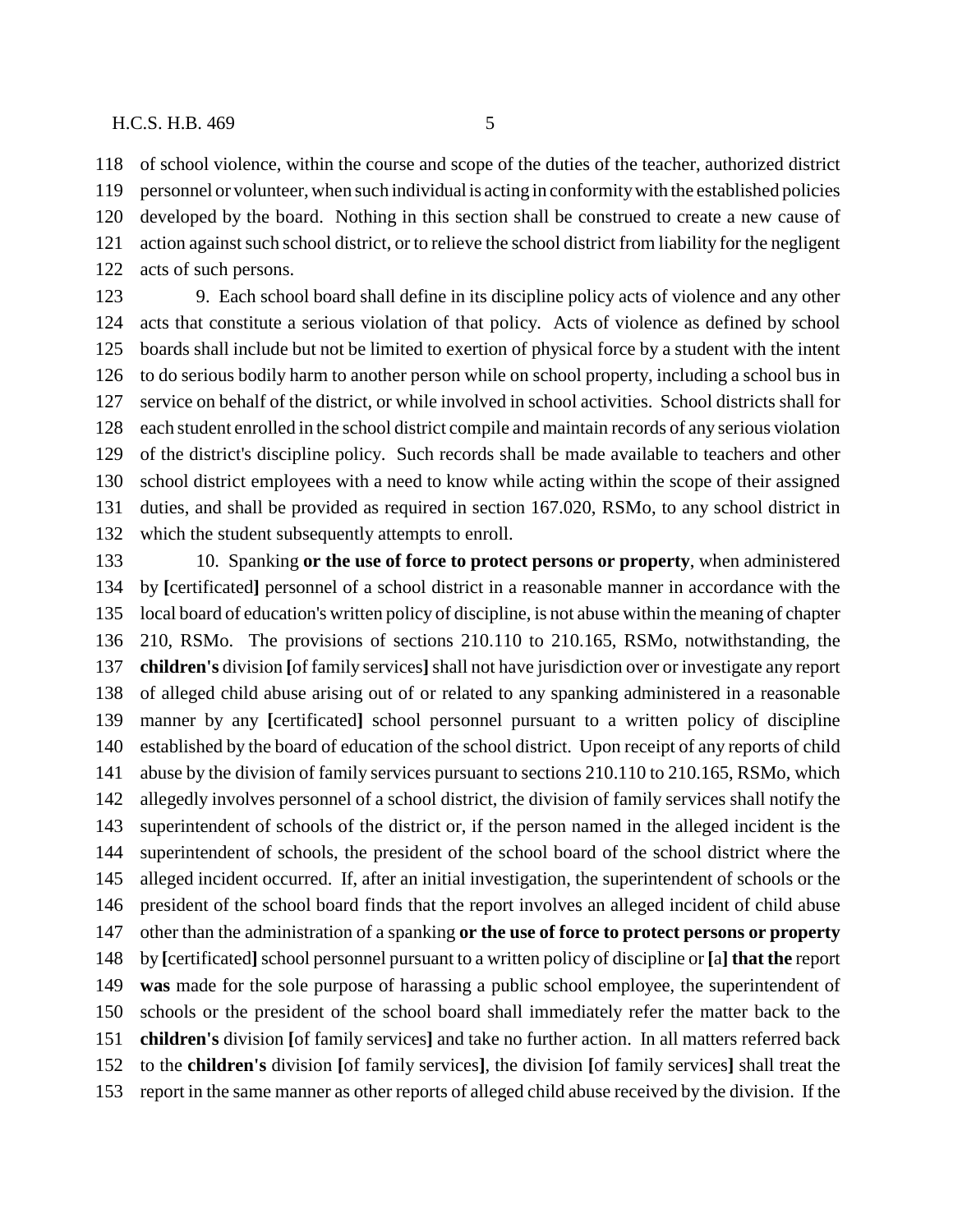report pertains to an alleged incident which arose out of or is related to a spanking **or the use of force to protect persons or property** administered by **[**certificated**]** personnel of a school district pursuant to a written policy of discipline or a report made for the sole purpose of harassing a public school employee, a notification of the reported child abuse shall be sent by the superintendent of schools or the president of the school board to the juvenile officer of the county in which the alleged incident occurred. The report shall be jointly investigated by the juvenile officer or a law enforcement officer designated by the juvenile officer and the superintendent of schools or, if the subject of the report is the superintendent of schools, by the juvenile officer or a law enforcement officer designated by the juvenile officer and the president of the school board or such president's designee. The investigation shall begin no later than forty-eight hours after notification from the **children's** division **[**of family services**]** is received, and shall consist of, but need not be limited to, interviewing and recording statements of the child and the child's parents or guardian within two working days after the start of the investigation, of the school district personnel allegedly involved in the report, and of any witnesses to the alleged incident. The juvenile officer or a law enforcement officer designated by the juvenile officer and the investigating school district personnel shall issue separate reports of their findings and recommendations after the conclusion of the investigation to the school board of the school district within seven days after receiving notice from the **children's** division **[**of family services**]**. The reports shall contain a statement of conclusion as to whether the report of alleged child abuse is substantiated or is unsubstantiated. The school board shall consider the separate reports and shall issue its findings and conclusions and the action to be taken, if any, within seven days after receiving the last of the two reports. The findings and conclusions shall be made in substantially the following form:

 (1) The report of the alleged child abuse is unsubstantiated. The juvenile officer or a law enforcement officer designated by the juvenile officer and the investigating school board personnel agree that the evidence shows that no abuse occurred;

 (2) The report of the alleged child abuse is substantiated. The juvenile officer or a law enforcement officer designated by the juvenile officer and the investigating school district personnel agree that the evidence is sufficient to support a finding that the alleged incident of child abuse did occur;

 (3) The issue involved in the alleged incident of child abuse is unresolved. The juvenile officer or a law enforcement officer designated by the juvenile officer and the investigating school personnel are unable to agree on their findings and conclusions on the alleged incident.

 11. The findings and conclusions of the school board shall be sent to the **children's** division **[**of family services**]**. If the findings and conclusions of the school board are that the report of the alleged child abuse is unsubstantiated, the investigation shall be terminated, the case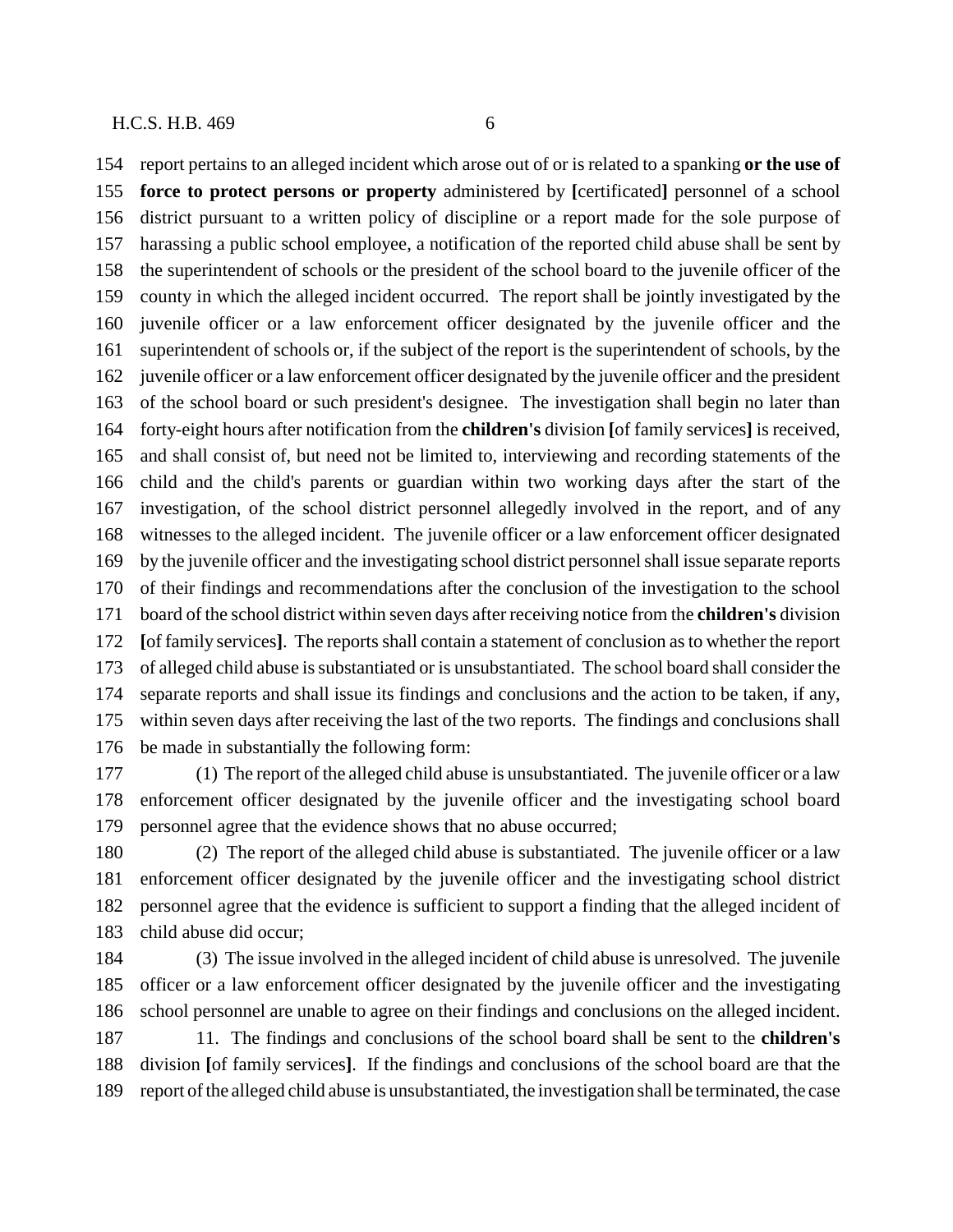closed, and no record shall be entered in the **children's** division **[**of family services'**]** central registry. If the findings and conclusions of the school board are that the report of the alleged child abuse is substantiated, the **children's** division **[**of family services**]** shall report the incident to the prosecuting attorney of the appropriate county along with the findings and conclusions of the school district and shall include the information in the division's central registry. If the findings and conclusions of the school board are that the issue involved in the alleged incident of child abuse is unresolved, the **children's** division **[**of family services**]** shall report the incident to the prosecuting attorney of the appropriate county along with the findings and conclusions of the school board, however, the incident and the names of the parties allegedly involved shall not be entered into the central registry of the **children's** division **[**of family services**]** unless and until the alleged child abuse is substantiated by a court of competent jurisdiction.

 12. Any superintendent of schools, president of a school board or such person's designee or juvenile officer who knowingly falsifies any report of any matter pursuant to this section or who knowingly withholds any information relative to any investigation or report pursuant to this section is guilty of a class A misdemeanor.

 13. In order to ensure the safety of all students, should a student be expelled for bringing a weapon to school, violent behavior, or for an act of school violence, that student shall not, for the purposes of the accreditation process of the Missouri school improvement plan, be considered a dropout or be included in the calculation of that district's educational persistence ratio.

160.660. 1. On or before July 1, 2001, the state board of education shall add to any school facilities and safety criteria developed for the Missouri school improvement program provisions that require:

 (1) Each school district's designated safety coordinator to have a thorough knowledge of all federal, state and local school violence prevention programs and resources available to students, teachers or staff in the district; and

 (2) Each school district to fully utilize all such programs and resources that the local school board or its designee determines are necessary and cost-effective for the school district.

 2. **On or before July 1, 2009, the state board of education shall add to any school facilities and safety criteria developed for the Missouri school improvement program provisions that suggest that the drills required pursuant to the standard for safe facilities occur at least annually and require that all staff receive sufficient training on the security and crisis management plan to ensure familiarity with the plan details is maintained throughout the school year.**

 **3.** Any rule or portion of a rule, as that term is defined in section 536.010, RSMo, that is created under the authority delegated in this section shall become effective only if it complies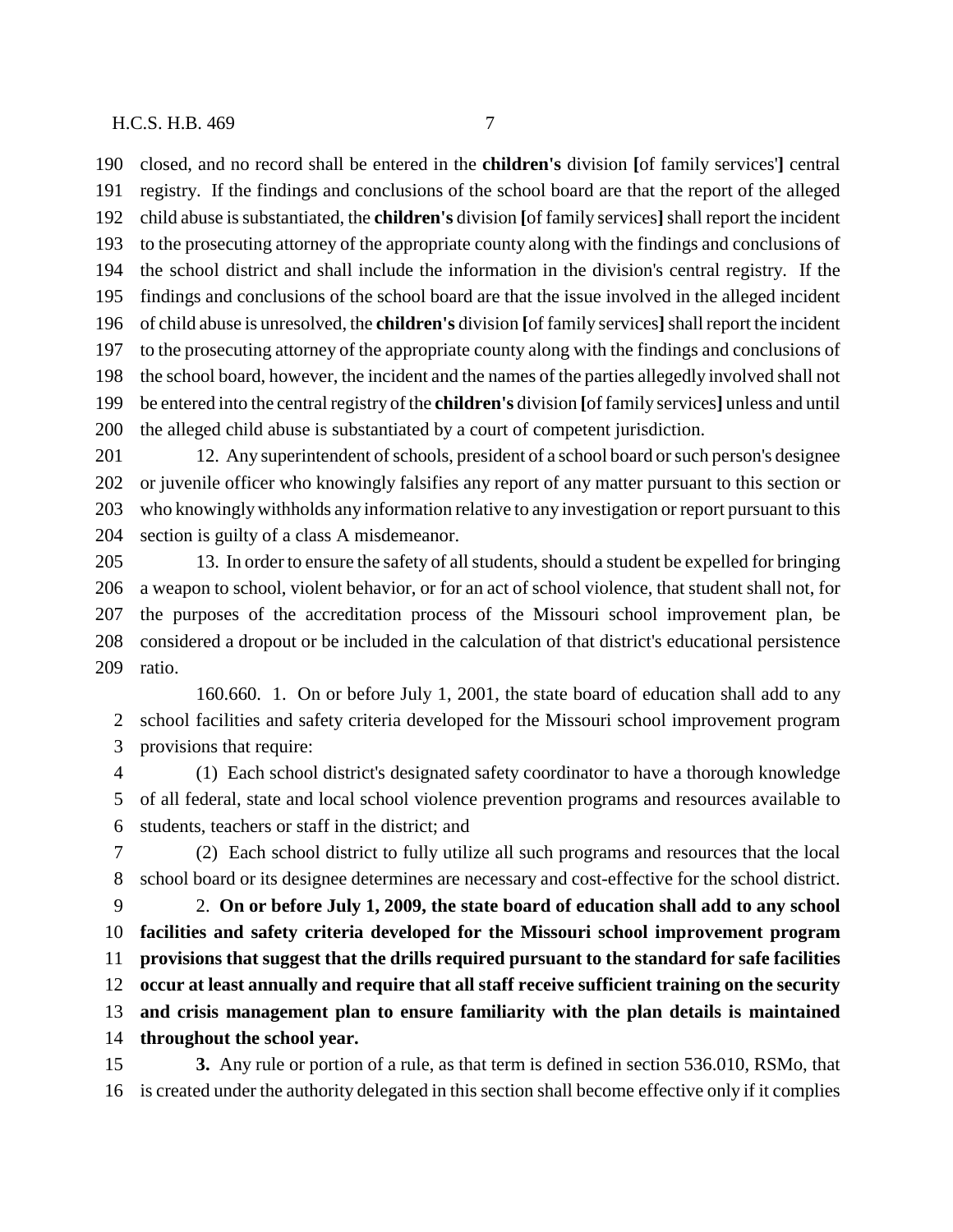with and is subject to all of the provisions of chapter 536, RSMo, and, if applicable, section 536.028, RSMo. This section and chapter 536, RSMo, are nonseverable and if any of the powers vested with the general assembly pursuant to chapter 536, RSMo, to review, to delay the effective date or to disapprove and annul a rule are subsequently held unconstitutional, then the grant of rulemaking authority and any rule proposed or adopted after August 28, 2000, shall be invalid and void.

161.650. 1. The department of elementary and secondary education shall identify and adopt an existing program or programs of educational instruction regarding violence prevention to be administered by public school districts pursuant to subsection 2 of this section, and which shall include, but shall not be limited to, instructing students of the negative consequences, both to the individual and to society at large, of membership in or association with criminal street gangs or participation in criminal street gang activity, as those phrases are defined in section 578.421, RSMo, and shall include related training for school district employees directly responsible for the education of students concerning violence prevention and early identification of and intervention in violent behavior. The state board of education shall adopt such program or programs by rule as approved for use in Missouri public schools. The program or programs of instruction shall encourage nonviolent conflict resolution of problems facing youth; present alternative constructive activities for the students; encourage community participation in program instruction, including but not limited to parents and law enforcement officials; and shall be administered as appropriate for different grade levels and shall not be offered for academic credit.

 2. All public school districts within this state with the approval of the district's board of education may administer the program or programs of student instruction adopted pursuant to subsection 1 of this section to students within the district starting at the kindergarten level and every year thereafter through the twelfth-grade level.

 3. Any district adopting and providing a program of instruction pursuant to this section shall be entitled to receive state aid pursuant to section 163.031, RSMo. If such aid is determined by the department to be insufficient to implement any program or programs adopted by a district pursuant to this section:

 (1) The department may fund the program or programs adopted pursuant to this section or pursuant to subsection 2 of section 160.530, RSMo, or both, after securing any funding available from alternative sources; and

 (2) School districts may fund the program or programs from funds received pursuant to subsection 1 of section 160.530, RSMo**[**, and section 166.260, RSMo**]**.

 4. No rule or portion of a rule promulgated pursuant to this section shall become effective unless it has been promulgated pursuant to chapter 536, RSMo.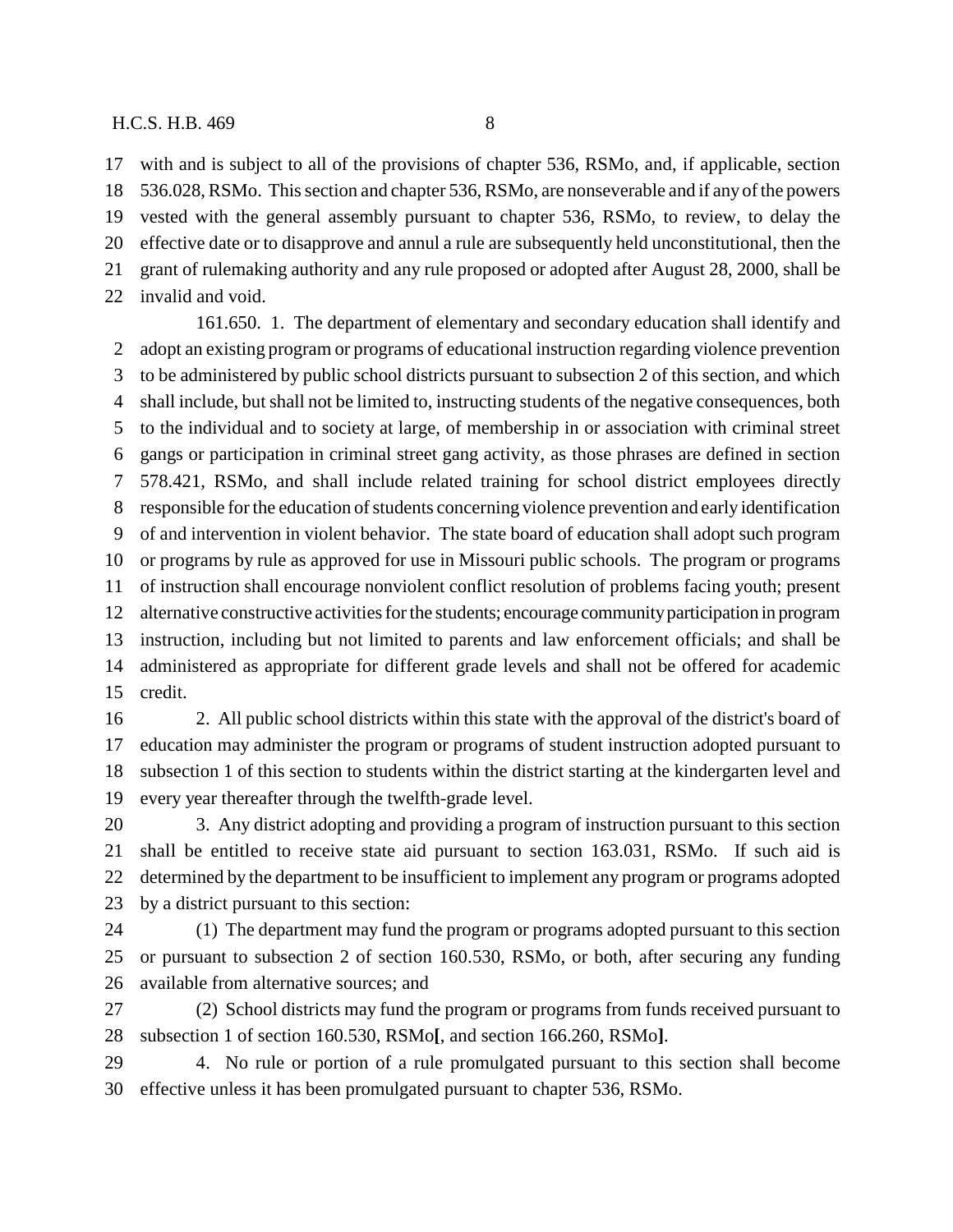**162.215. 1. District school boards may authorize and commission school officers to enforce laws relating to crimes committed on school premises, at school activities, and on school buses. School officers shall be certified law enforcement officers, as defined in section 556.061, RSMo, and shall comply with the provisions of chapter 590, RSMo. The powers and duties of a law enforcement officer shall continue throughout the employee's tenure as a school officer.**

 **2. School officers shall abide by district school board policies and shall consult with and coordinate activities through the school superintendent or the superintendent's designee. School officers' authority shall be limited to crimes committed on school premises, at school activities, and on school buses. All crimes involving any sexual offense or any felony involving the threat or use of force shall remain under the authority of the local jurisdiction where the crime occurred. School officers may conduct any justified stop on school property and enforce any local violation that occurs on school grounds. School officers shall have the authority to stop, detain, and arrest for crimes committed on school property, at school activities, and on school buses.**

167.020. 1. As used in this section, the term "homeless child" or "homeless youth" shall **[**mean a person less than twenty-one years of age who lacks a fixed, regular and adequate nighttime residence, including a child or youth who:

 (1) Is sharing the housing of other persons due to loss of housing, economic hardship, or a similar reason; is living in motels, hotels, or camping grounds due to lack of alternative adequate accommodations; is living in emergency or transitional shelters; is abandoned in hospitals; or is awaiting foster care placement;

 (2) Has a primary nighttime residence that is a public or private place not designed for or ordinarily used as a regular sleeping accommodation for human beings;

 (3) Is living in cars, parks, public spaces, abandoned buildings, substandard housing, bus or train stations, or similar settings; and

 (4) Is a migratory child or youth who qualifies as homeless because the child or youth is living in circumstances described in subdivisions (1) to (3) of this subsection**] have the same meaning as the term "homeless children and youths" in 42 U.S.C. Section 11434a**.

 2. In order to register a pupil, the parent or legal guardian of the pupil or the pupil himself or herself shall provide, at the time of registration, one of the following:

 (1) Proof of residency in the district. Except as otherwise provided in section 167.151, the term "residency" shall mean that a person both physically resides within a school district and is domiciled within that district or, in the case of a private school student suspected of having a disability under the Individuals With Disabilities Education Act, 20 U.S.C. Section 1412, et seq, that the student attends private school within that district. The domicile of a minor child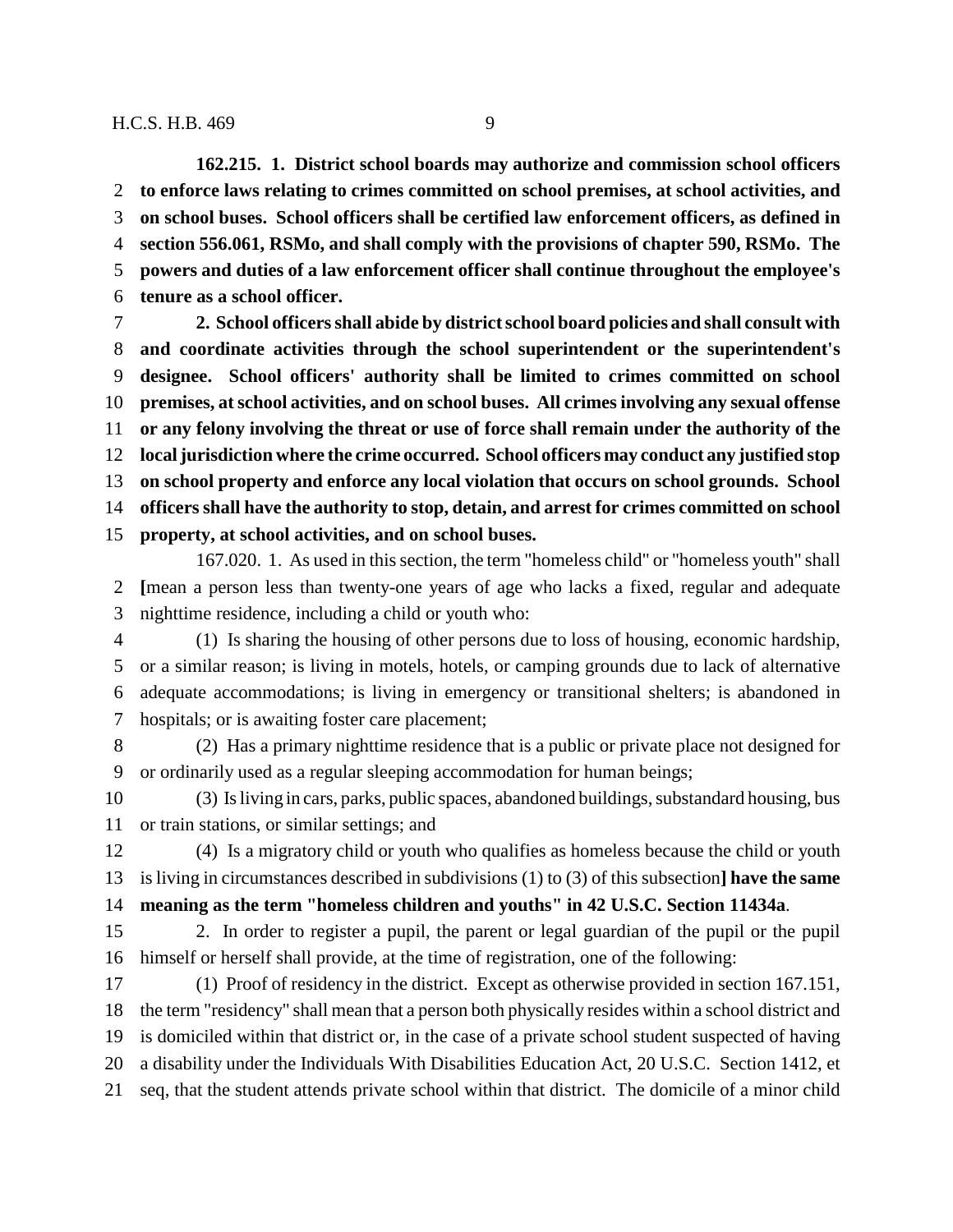shall be the domicile of a parent, military guardian pursuant to a military-issued guardianship or

court-appointed legal guardian; or

 (2) Proof that the person registering the student has requested **[**a waiver**] residency review and enrollment** under subsection 3 of this section within the last forty-five days **if the student is living in the district with a person other than the parent, military guardian, or legal guardian**. In instances where there is reason to suspect that admission of the pupil will create an immediate danger to the safety of other pupils and employees of the district, the superintendent or the superintendent's designee may convene a hearing within five working days of the request to register and determine whether or not the pupil may register.

 3. **[**Any person subject to the requirements of subsection 2 of this section may request a waiver from the district board of any of those requirements on the basis of hardship or good cause.**] If the student is living in the district with a person other than the parent, military guardian, or legal guardian, the parent or legal guardian of the pupil, or the pupil himself or herself shall request residency review and enrollment. The department of elementary and secondary education shall develop regulations governing the enrollment standards.** Under no circumstances shall athletic ability be a valid basis **[**of hardship or good cause for the issuance of a waiver of the requirements of subsection 2 of this section**]for granting or denying enrollment. The district board may delegate the superintendent or the superintendent's designee to review all requests for residency review and enrollment and may grant the superintendent or the superintendent's designee the authority to allow enrollment of the student. If the superintendent or the superintendent's designee determines that the student is not living in the district or is living in the district for purposes not consistent with the department of elementary and secondary education's enrollment regulations, the superintendent or the superintendent's designee may deny enrollment of the student. The parent or legal guardian, custodian, or the student may request an immediate hearing by the district**. The district board or committee of the board appointed by the president and which shall have full authority to act in lieu of the board shall convene a hearing as soon as possible, but no later than forty-five days after receipt of the **[**waiver**] residency review and enrollment** request made under this subsection or the **[**waiver request**]student** shall be granted**[**. The district board or committee of the board may grant the request for a waiver of any requirement of subsection 2 of this section. The district board or committee of the board may also reject the request for a waiver in which case the pupil shall not be allowed to register**] enrollment**. Any person aggrieved by a decision of a district board or committee of the board on a **residency review and enrollment** request **[**for a waiver under this subsection**]** may appeal such decision to the circuit court in the county where the school district is located.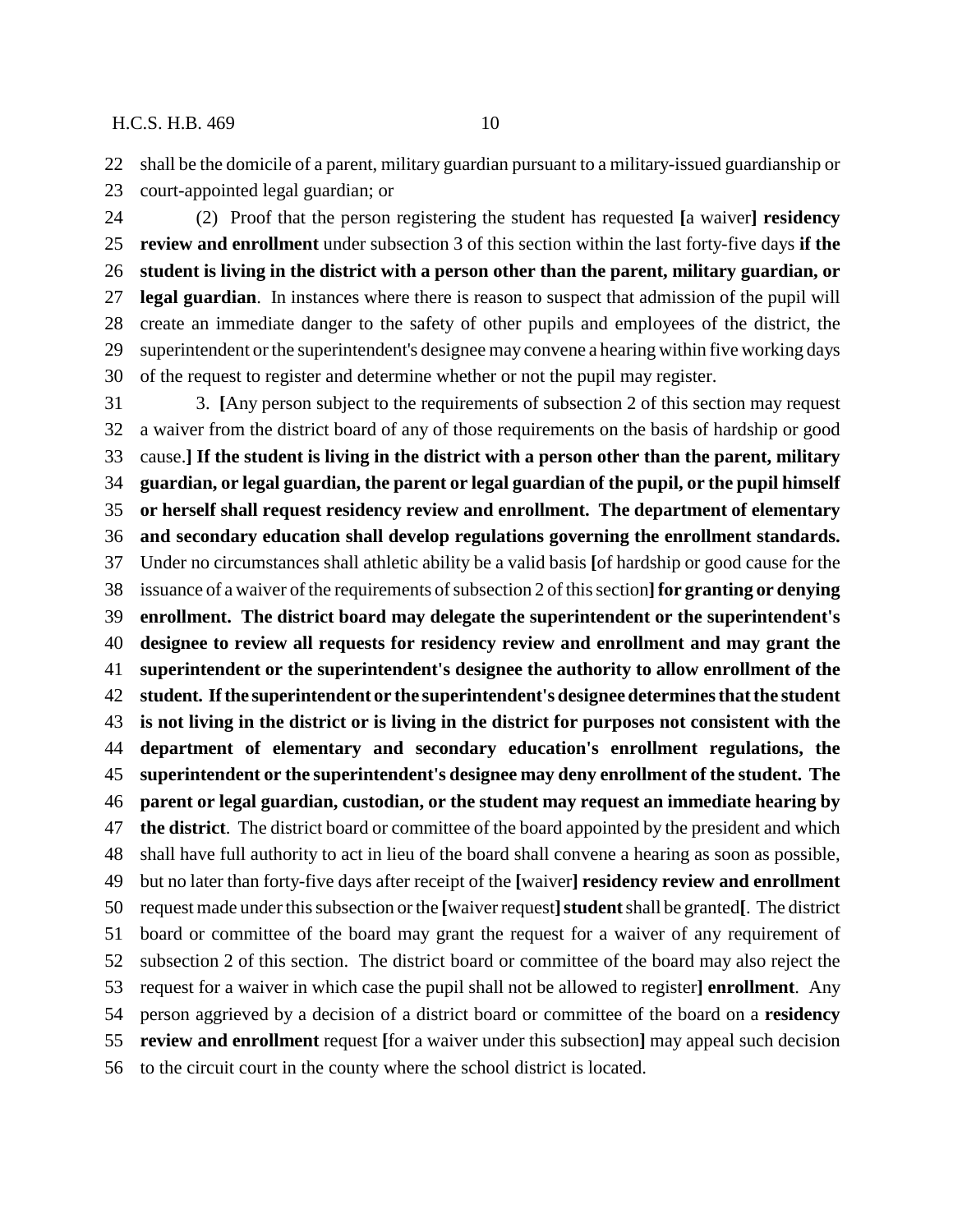4. Any person who knowingly submits false information to satisfy any requirement of subsection 2 of this section is guilty of a class A misdemeanor.

 5. In addition to any other penalties authorized by law, a district board may file a civil action to recover, from the parent, military guardian or legal guardian of the pupil, the costs of school attendance for any pupil who was enrolled at a school in the district and whose parent, military guardian or legal guardian filed false information to satisfy any requirement of subsection 2 of this section.

 6. Subsection 2 of this section shall not apply to a pupil who is a homeless child or youth, or a pupil attending a school not in the pupil's district of residence as a participant in an interdistrict transfer program established under a court-ordered desegregation program, a pupil who is a ward of the state and has been placed in a residential care facility by state officials, a pupil who has been placed in a residential care facility due to a mental illness or developmental disability, a pupil attending a school pursuant to sections 167.121 and 167.151, a pupil placed in a residential facility by a juvenile court, a pupil with a disability identified under state eligibility criteria if the student is in the district for reasons other than accessing the district's educational program, or a pupil attending a regional or cooperative alternative education program or an alternative education program on a contractual basis.

 7. Within two business days of enrolling a pupil, the school official enrolling a pupil, including any special education pupil, shall request **all education records deemed necessary by the school official for enrollment, including but not limited to** those records required by district policy for student transfer**, individual education plans, health records,** and those discipline records required by subsection 9 of section 160.261, RSMo, from all schools previously attended by the pupil within the last twelve months. Any school district that receives a request for such records from another school district enrolling a pupil that had previously attended a school in such district shall respond to such request within five business days of receiving the request. School districts may report or disclose education records to law enforcement **[**and**] ,** juvenile justice authorities**, or other state or local officials** if the disclosure concerns law enforcement's or juvenile justice authorities' ability to effectively serve, prior to adjudication, the student whose records are released. The officials and authorities to whom such information is disclosed must comply with applicable restrictions set forth in 20 U.S.C. Section 1232g (b)(1)(E).

167.022. Consistent with the provisions of section 167.020, within **[**forty-eight hours**] two business days** of enrolling a nonresident pupil placed pursuant to sections 210.481 to 210.536, RSMo, the school official enrolling a pupil, including any special education pupil, shall request **all education records deemed necessary by the school official for enrollment, including but not limited to** those records required by district policy for student transfer**,**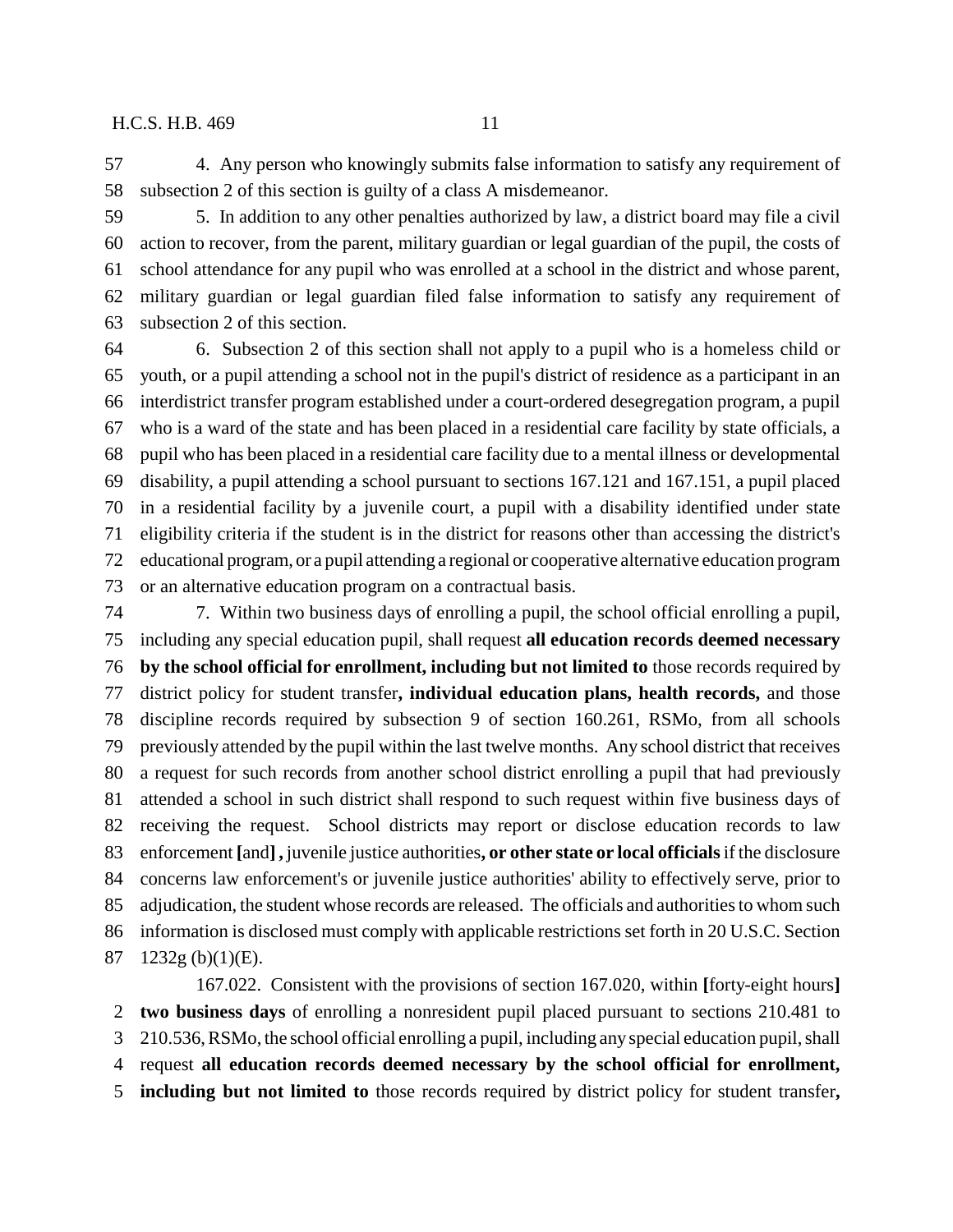**individual education plans, health records,** and those discipline records required by subsection

**[**7**] 9** of section 160.261, RSMo, from all schools and other facilities previously attended by the

pupil and from other state agencies as enumerated in section 210.518, RSMo, and any entities

involved with the placement of the student within the last twenty-four months. Any request for

 records under this section shall include, if applicable to the student, any records relating to an act of violence as defined under subsection **[**7**] 9** of section **[**160.262**] 160.261**, RSMo.

167.023. **1. When a student is found to have committed a reportable offense under subdivisions (1) to (23) of subsection 1 of section 160.261, RSMo, the school district shall attach notice of the commission of the reportable offense to the student's permanent record and to the student's academic transcript.**

 **2.** Prior to admission to any public school, a school board may require the parent, guardian, or other person having control or charge of a child of school age to provide, upon enrollment, a sworn statement or affirmation indicating whether the student has been expelled from school attendance at any school, public or private, in this state or in any other state for an offense in violation of school board policies relating to weapons, alcohol or drugs, or for the willful infliction of injury to another person. Any person making a materially false statement or affirmation shall be guilty upon conviction of a class B misdemeanor. The registration document shall be maintained as a part of the student's scholastic record.

167.029. A public school district **[**in any city not within a county shall determine whether a dress code policy requiring pupils**] may require students** to wear a school uniform **[**is appropriate at any school or schools within such district, and if it is so determined, shall adopt such a policy**] or restrict student dress to a particular style in accordance with the law**. The school district may determine the style and color of the school uniform.

167.115. 1. Notwithstanding any provision of chapter 211, RSMo, or chapter 610, RSMo, to the contrary, the juvenile officer, sheriff, chief of police or other appropriate law enforcement authority shall, as soon as reasonably practical, notify the superintendent, or the superintendent's designee, of the school district in which the pupil is enrolled when a petition is filed pursuant to subsection 1 of section 211.031, RSMo, alleging that the pupil has committed one of the following acts:

- (1) First degree murder under section 565.020, RSMo;
- (2) Second degree murder under section 565.021, RSMo;
- (3) Kidnapping under section 565.110, RSMo;
- (4) First degree assault under section 565.050, RSMo;
- (5) Forcible rape under section 566.030, RSMo;
- (6) Forcible sodomy under section 566.060, RSMo;
- (7) Burglary in the first degree under section 569.160, RSMo;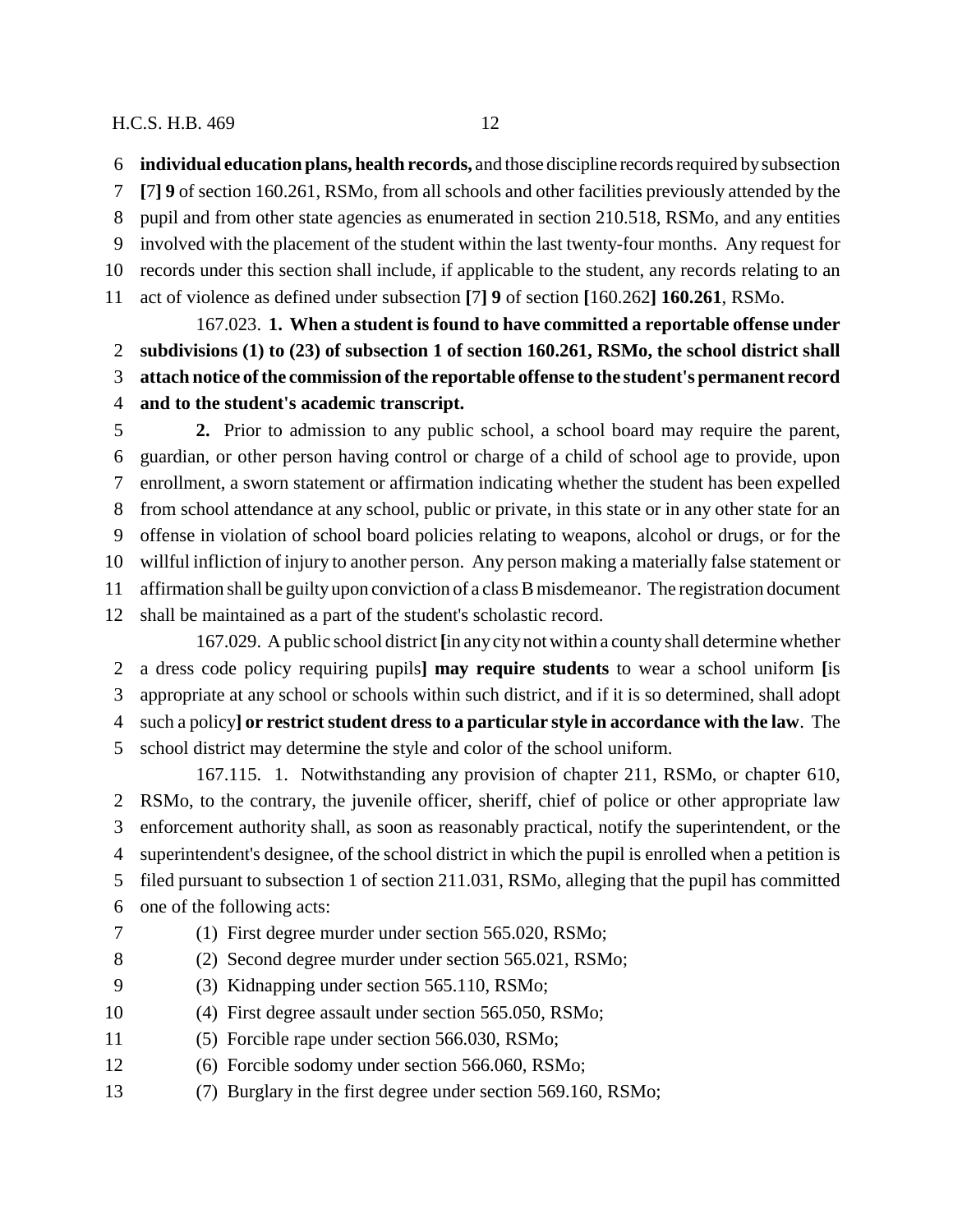(8) Robbery in the first degree under section 569.020, RSMo; (9) Distribution of drugs under section 195.211, RSMo; (10) Distribution of drugs to a minor under section 195.212, RSMo; (11) Arson in the first degree under section 569.040, RSMo; (12) Voluntary manslaughter under section 565.023, RSMo; (13) Involuntary manslaughter under section 565.024, RSMo; (14) Second degree assault under section 565.060, RSMo; (15) Sexual assault under section 566.040, RSMo; (16) Felonious restraint under section 565.120, RSMo; (17) Property damage in the first degree under section 569.100, RSMo; (18) The possession of a weapon under chapter 571, RSMo; (19) Child molestation in the first degree pursuant to section 566.067, RSMo; (20) Deviate sexual assault pursuant to section 566.070, RSMo; (21) Sexual misconduct involving a child pursuant to section 566.083, RSMo; or (22) Sexual abuse pursuant to section 566.100, RSMo. 2. The notification shall be made orally or in writing, in a timely manner, no later than five days following the filing of the petition. If the report is made orally, written notice shall follow in a timely manner. The notification shall include a complete description of the conduct the pupil is alleged to have committed and the dates the conduct occurred but shall not include the name of any victim. Upon the disposition of any such case, the juvenile office or prosecuting attorney or their designee shall send a second notification to the superintendent providing the disposition of the case, including a brief summary of the relevant finding of facts, no later than five days following the disposition of the case. 3. The superintendent or the designee of the superintendent shall report such information to **all** teachers **at the student's attendance center** and **to any** other school district employees with a need to know while acting within the scope of their assigned duties. Any information received by school district officials pursuant to this section shall be received in confidence and used for the limited purpose of assuring that good order and discipline is maintained in the school. This information shall not be used as the sole basis for not providing educational services to a public school pupil. 4. The superintendent shall notify the appropriate division of the juvenile or family court upon any pupil's suspension for more than ten days or expulsion of any pupil that the school district is aware is under the jurisdiction of the court.

 5. The superintendent or the superintendent's designee may be called to serve in a consultant capacity at any dispositional proceedings pursuant to section 211.031, RSMo, which may involve reference to a pupil's academic treatment plan.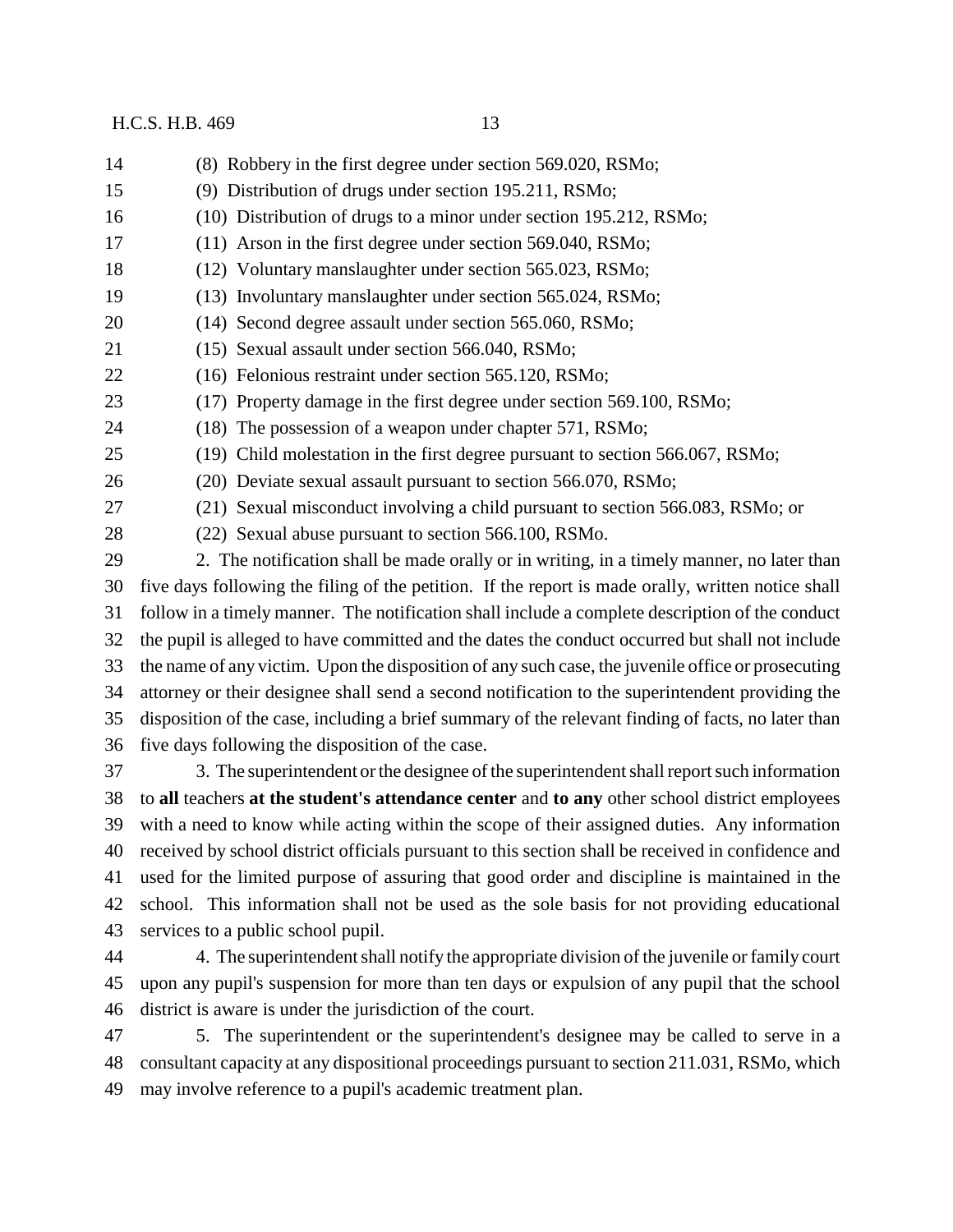notification given to the superintendent pursuant to subsection 2 of this section to the superintendent of the new school district in which the pupil has enrolled. Such written notification shall be required again in the event of any subsequent transfer by the pupil.

 7. As used in this section, the terms "school" and "school district" shall include any charter, private or parochial school or school district, and the term "superintendent" shall include the principal or equivalent chief school officer in the cases of charter, private or parochial schools.

 8. The superintendent or the designee of the superintendent or other school employee who, in good faith, reports information in accordance with the terms of this section and section 160.261, RSMo, shall not be civilly liable for providing such information.

167.161. 1. The school board of any district, after notice to parents or others having custodial care and a hearing upon charges preferred, may suspend or expel a pupil for conduct which is prejudicial to good order and discipline in the schools or which tends to impair the morale or good conduct of the pupils. In addition to the authority granted in section 167.171, a school board may authorize, by general rule, the immediate removal of a pupil upon a finding by the principal, superintendent, or school board that the pupil poses a threat of harm to such pupil or others, as evidenced by the prior conduct of such pupil. Prior disciplinary actions shall not be used as the sole basis for removal, suspension or expulsion of a pupil. Removal of any pupil who is a student with a disability is subject to state and federal procedural rights. At the hearing upon any such removal, suspension or expulsion, the board shall consider the evidence and statements that the parties present and may consider records of past disciplinary actions, criminal court records or juvenile court records consistent with other provisions of the law, or the actions of the pupil which would constitute a criminal offense. The board may provide by general rule not inconsistent with this section for the procedure and conduct of such hearings. After meeting with the superintendent or his designee to discuss the expulsion, the parent, custodian or the student, if at least eighteen years of age, may, in writing, waive any right to a hearing before the board of education.

 2. The school board of any district, after notice to parents or others having custodial care and a hearing upon the matter, may suspend **or expel** a pupil upon a finding that the pupil has been charged, convicted or pled guilty in a court of general jurisdiction for the commission of a felony criminal violation of state or federal law. At a hearing required by this subsection, the board shall consider statements that the parties present. The board may provide for the procedure and conduct of such hearings.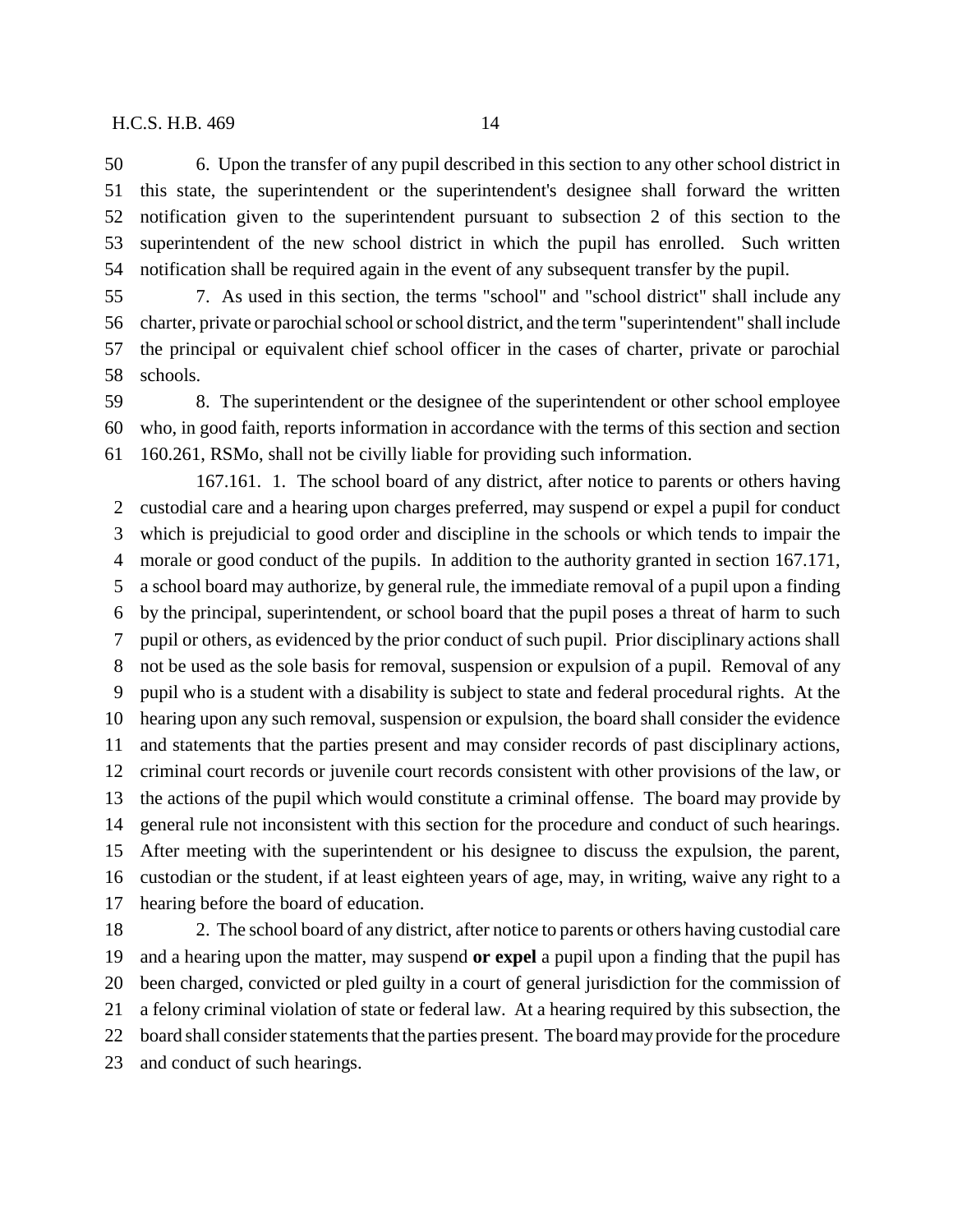3. The school board shall make a good-faith effort to have the parents or others having custodial care present at any such hearing. Notwithstanding any other provision of law to the contrary, student discipline hearings or proceedings related to the rights of students to attend school or to receive academic credit shall not be required to comply with the requirements applicable to contested case hearings as provided in chapter 536, RSMo, provided that appropriate due process procedures shall be observed which shall include the right for a trial de novo by the circuit court.

167.164. 1. Any suspension **or expulsion** issued **[**pursuant to**] by a public school district under** section 167.161**[**,**]** or this section**[**, or expulsion pursuant to section 167.161,**]** shall not relieve the state or the suspended student's parents or guardians of their responsibilities to educate the student. School districts are encouraged to provide an in-school suspension system and to search for other acceptable discipline alternatives prior to using suspensions of more than ten days or expelling a student from the school. Each school district or special school district constituting the domicile of any child for whom alternative education programs are provided or procured under this section shall pay toward the per pupil costs for alternative education programs for such child. A school district which is not a special school district shall pay an amount equal to the average sum produced per child by the local tax effort of the district of domicile. A special school district shall pay an amount not to exceed the average sum produced per child by the local tax efforts of the domiciliary districts. When educational services have been provided by the school district or special school district in which a child actually resides, other than the district of domicile, the amounts as provided in subsection 2 of this section for which the domiciliary school district or special school district is responsible shall be paid by such district directly to the serving district. The school district, or special school district, as the case may be, shall send a written voucher for payment to the regular or special district constituting the domicile of the child served and the domiciliary school district or special school district receiving such voucher shall pay the district providing or procuring the services an amount not to exceed the average sum produced per child by the local tax efforts of the domiciliary districts. In the event the responsible district fails to pay the appropriate amount to the district within ninety days after a voucher is submitted, the state department of elementary and secondary education shall deduct the appropriate amount due from the next payments of any state financial aid due that district and shall pay the same to the appropriate district.

 2. A school district may contract with other political subdivisions, public agencies, not-for-profit organizations, or private agencies for the provision of alternative education services for students whose demonstrated disruptive behavior indicates that they cannot be adequately served in the traditional classroom setting. Such contracting may be included as part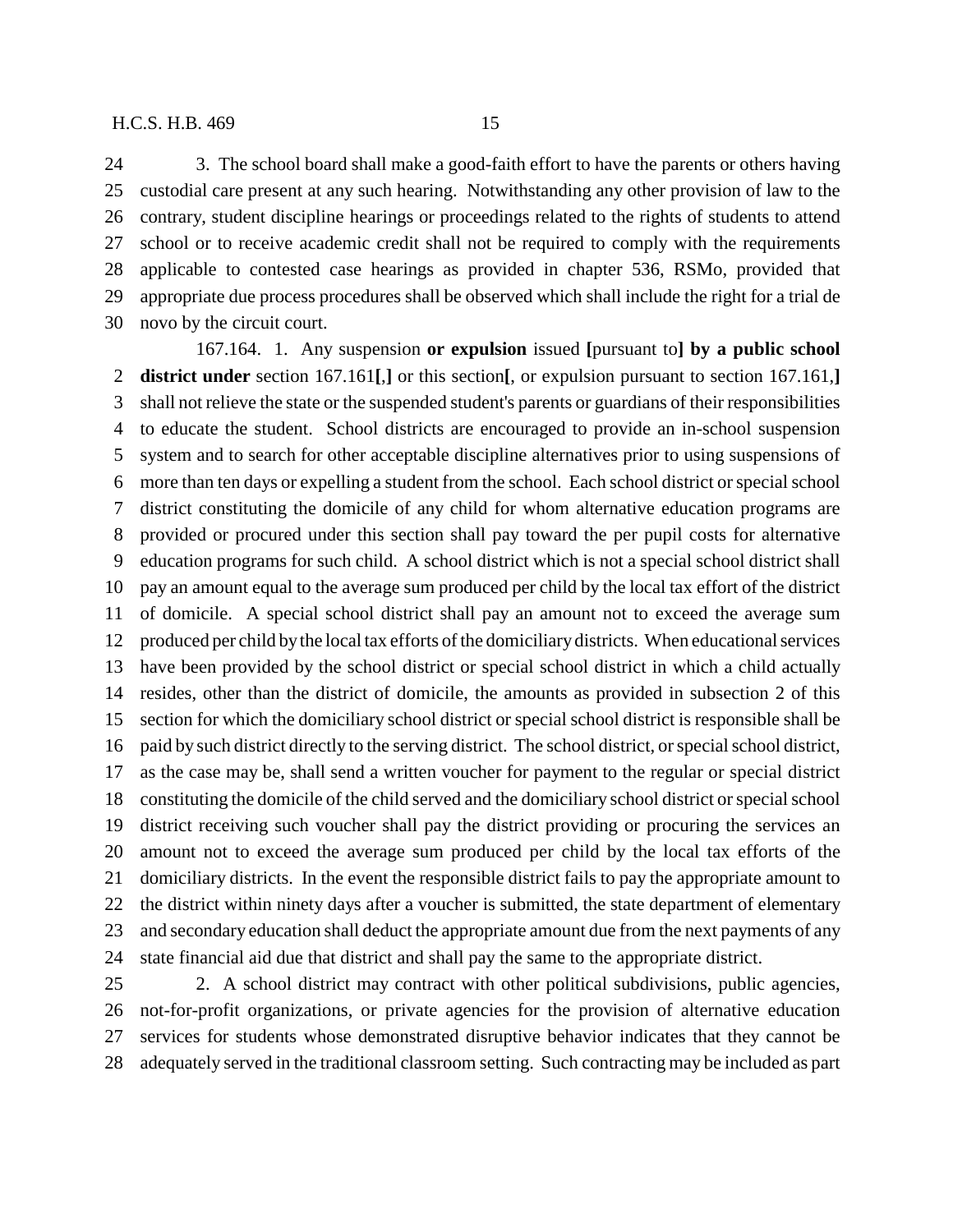of a grant application pursuant to section 167.335 or conducted independent of the provisions of section 167.335.

167.335. 1. The state board of education shall establish a program to award grants to school districts that apply for assistance in providing alternative educational opportunities for students whose demonstrated disruptive behavior indicates that they cannot be adequately served in the traditional classroom setting. The board shall solicit applications from school districts and shall make grants from funds appropriated for that purpose in such amounts and on such terms as it determines best encourages the development of alternative education programs throughout the state. The board shall give preference to applications that demonstrate a need for alternative education services and stress: (1) A comprehensive, kindergarten through grade twelve approach to preventing

problems that result in the need for alternative education services;

(2) Rigorous instruction in core academic disciplines;

 (3) Activities designed to enable the student to better perform in the regular classroom and to transition students back to the regular classroom when merited by their performance;

 (4) A student-centered approach whereby activities are designed to meet the particular needs of individual students; and

 (5) Collaboration with existing community-based service providers, such as cooperative education programs, school to work programs, parents- as-teachers programs, programs developed by the department of economic development and programs developed by local service delivery agencies, and other governmental and private agencies to address student needs beyond those traditionally addressed by schools.

 2. School districts may submit joint applications and are encouraged to pursue regional approaches to alternative education where warranted. Area vocational learning centers shall be eligible to submit applications and are encouraged to pursue grants to expand and enhance existing alternative education programs established pursuant to sections 167.320 to 167.332, provided that any additional activities are compatible with subdivisions (1) to (5) of subsection 1 of this section.

 **3. In selecting school districts for grant awards, the state board of education shall promulgate selection priority criteria that give preference to districts that meet any of the following criteria:**

**(1) Joint applications and regional approaches to school safety;**

 **(2) Regular and timely meetings of education and social service and law enforcement personnel; or**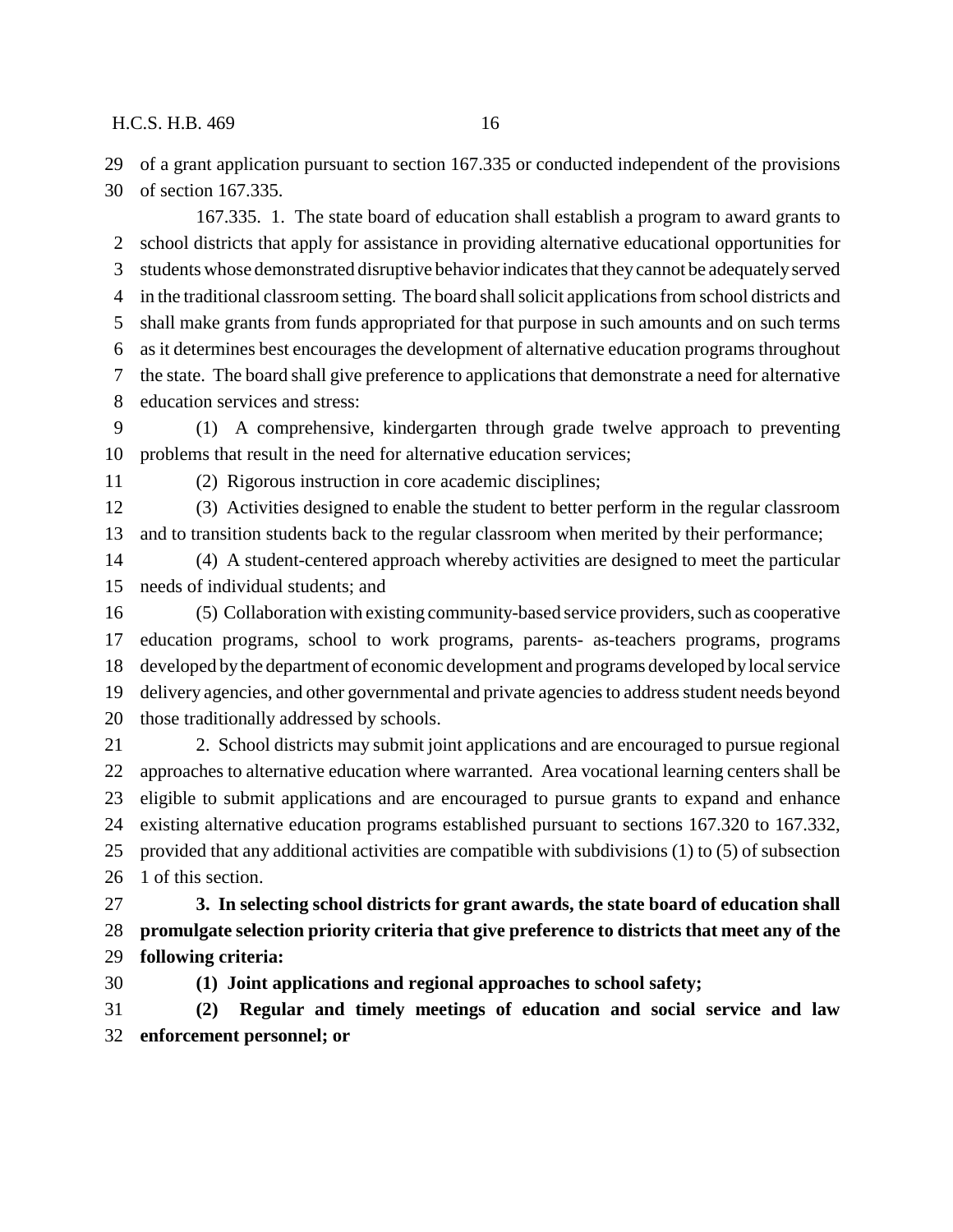**(3) Use of techniques developed or promulgated by the Missouri Center for Safe Schools at the University of Missouri-Kansas City or other safe school methods recognized by the state board of education.**

 **The state board of education shall develop a method to evaluate applications for preventative approaches and ensure that a portion of grant funds are awarded to districts that are not in crisis mode.**

 **4.** The state board of education shall adopt rules necessary to implement the grant program established pursuant to this section, provided that no rule or portion of a rule promulgated pursuant to this section shall become effective unless it has been promulgated pursuant to the provisions of section 536.024, RSMo.

167.621. 1. Persons providing health services under sections 167.600 to 167.621 shall obtain authorization from a parent or guardian of the child before providing services as provided by section 431.061, RSMo.

 2. No employee of any school district may be required to administer medication or medical services for which the employee is not qualified according to standard medical practices. No **unqualified** employee who refuses to **[**violate this provision**] administer medication or medical services** shall be subject to any disciplinary action for such refusal. Nothing herein shall be construed to prevent any employee from providing routine first aid, provided that any employee shall be held harmless **and immune** from any liability if such employee is following a proper procedure adopted by the local school board.

 **3. Any qualified employee shall be held harmless and immune from any civil liability for administering medication or medical services in good faith and according to standard medical practices.**

167.624. Each school board in the state, if the school district does not presently have a program as described below, may develop and implement a program to train the students **and employees** of the district in the administration of cardiopulmonary resuscitation and other lifesaving methods, as they determine best, and may consult the department of public safety, the state fire marshal's office, the local fire protection authorities, and others as the board sees fit. The board may make completion of the program a requirement for graduation. **Any trained employee shall be held harmless and immune from any civil liability for administering cardiopulmonary resuscitation and other lifesaving methods in good faith and according to standard medical practices.**

167.627. 1. For purposes of this section, the following terms shall mean: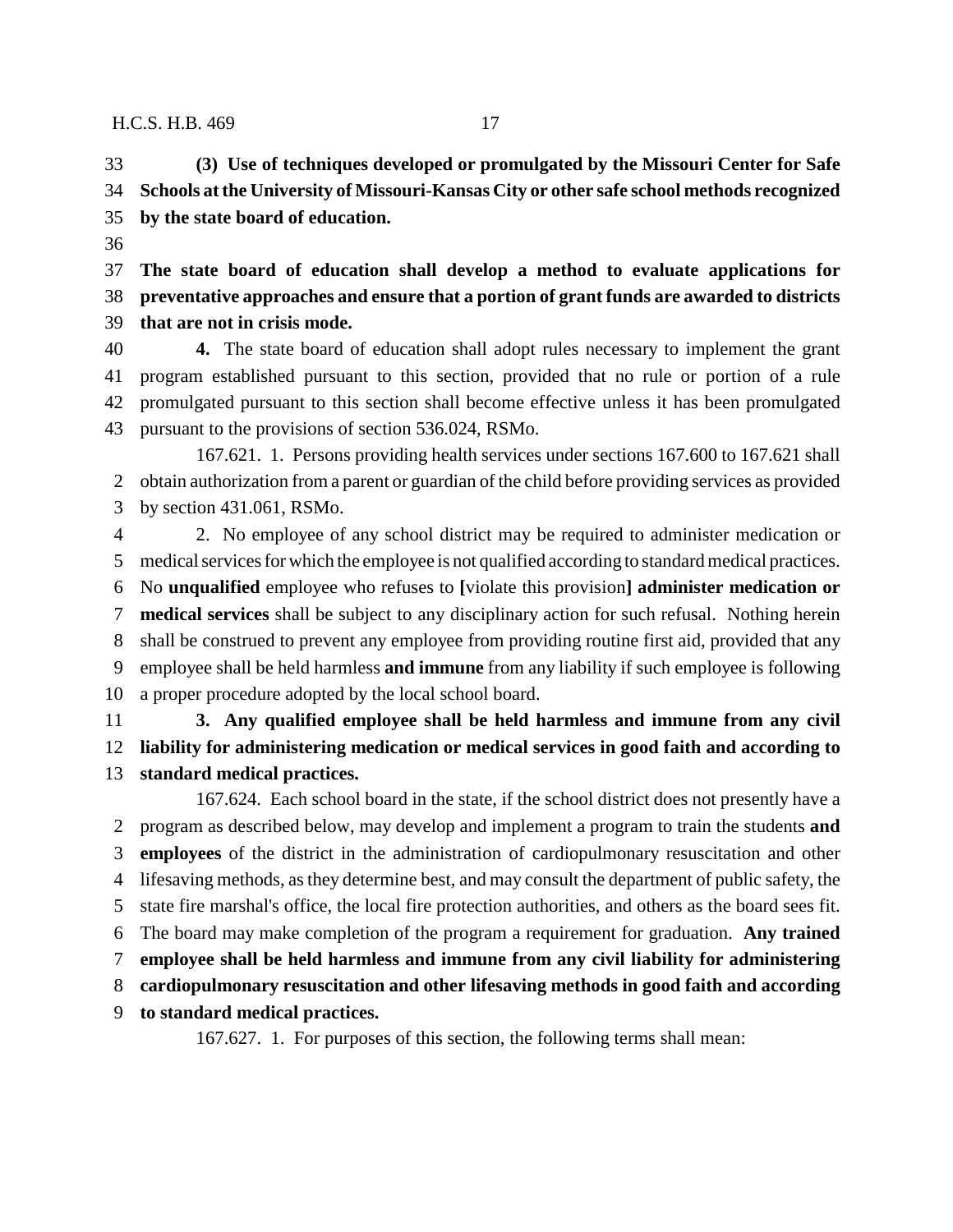(1) "Medication", any medicine prescribed or ordered by a physician for the treatment of asthma or anaphylaxis, including without limitation inhaled bronchodilators and auto-injectible epinephrine;

 (2) "Self-administration", a pupil's discretionary use of medication prescribed by a physician or under a written treatment plan from a physician.

 2. Each board of education and its employees and agents in this state shall grant any pupil in the school authorization for the possession and self-administration of medication to treat such pupil's **chronic health condition, including but not limited to** asthma or anaphylaxis if: (1) A licensed physician prescribed or ordered such medication for use by the pupil and instructed such pupil in the correct and responsible use of such medication;

 (2) The pupil has demonstrated to the pupil's licensed physician or the licensed physician's designee, and the school nurse, if available, the skill level necessary to use the medication and any device necessary to administer such medication prescribed or ordered;

 (3) The pupil's physician has approved and signed a written treatment plan for managing **the pupil's chronic health condition, including** asthma or anaphylaxis episodes **[**of the pupil**]** and for medication for use by the pupil. Such plan shall include a statement that the pupil is capable of self-administering the medication under the treatment plan;

 (4) The pupil's parent or guardian has completed and submitted to the school any written documentation required by the school, including the treatment plan required under subdivision (3) of this subsection and the liability statement required under subdivision (5) of this subsection; and

 (5) The pupil's parent or guardian has signed a statement acknowledging that the school district and its employees or agents shall incur no liability as a result of any injury arising from the self-administration of medication by the pupil or the administration of such medication by school staff. Such statement shall not be construed to release the school district and its employees or agents from liability for negligence.

3. An authorization granted under subsection 2 of this section shall:

 (1) Permit such pupil to possess and self-administer such pupil's medication while in school, at a school-sponsored activity, and in transit to or from school or school-sponsored activity; and

 (2) Be effective only for the same school and school year for which it is granted. Such authorization shall be renewed by the pupil's parent or guardian each subsequent school year in accordance with this section.

 4. Any current duplicate prescription medication, if provided by a pupil's parent or guardian or by the school, shall be kept at a pupil's school in a location at which the pupil or school staff has immediate access in the event of an asthma or anaphylaxis emergency.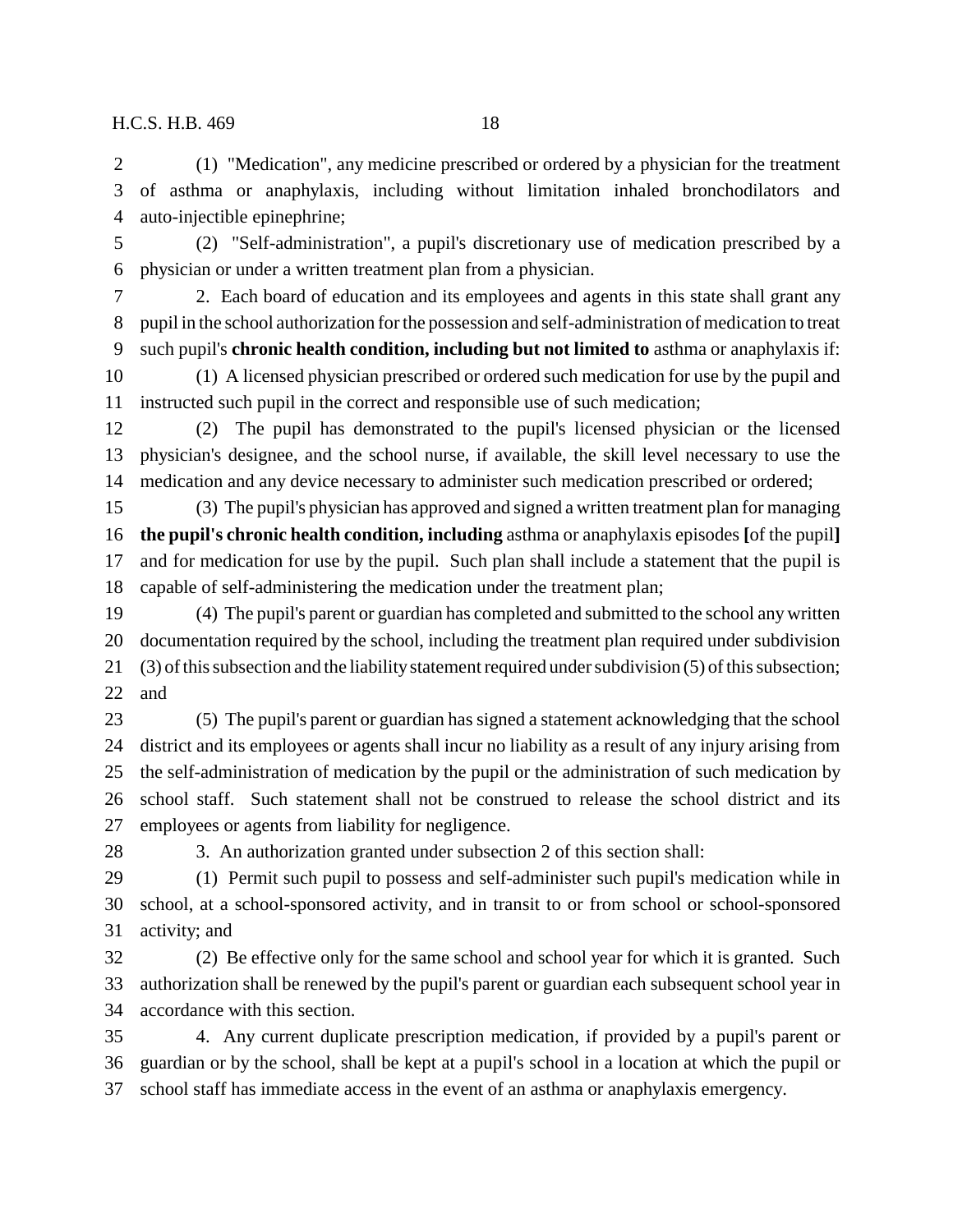5. The information described in subdivisions (3) and (4) of subsection 2 of this section shall be kept on file at the pupil's school in a location easily accessible in the event of an **[**asthma or anaphylaxis**]** emergency.

167.630. 1. Each school board may authorize a school nurse licensed under chapter 335, RSMo, who is employed by the school district and for whom the board is responsible for to maintain an adequate supply of prefilled auto syringes of epinephrine with fifteen-hundredths milligram or three-tenths milligram delivery at the school. The nurse shall recommend to the school board the number of prefilled epinephrine auto syringes that the school should maintain.

 2. To obtain prefilled epinephrine auto syringes for a school district, a prescription written by a licensed physician, a physician's assistant, or nurse practitioner is required. For such prescriptions, the school district shall be designated as the patient, the nurse's name shall be required, and the prescription shall be filled at a licensed pharmacy.

 3. A school nurse **or other school employee trained by and supervised by the nurse** shall have the discretion to use an epinephrine auto syringe on any student the school nurse **or trained employee** believes is having a life-threatening anaphylactic reaction based on the **[**nurse's**]** training in recognizing an acute episode of an anaphylactic reaction.

210.102. 1. It shall be the duty of the Missouri children's services commission to:

 (1) Make recommendations which will encourage greater interagency coordination, cooperation, more effective utilization of existing resources and less duplication of effort in activities of state agencies which affect the legal rights and well-being of children in Missouri;

 (2) Develop an integrated state plan for the care provided to children in this state through state programs;

 (3) Develop a plan to improve the quality of children's programs statewide. Such plan shall include, but not be limited to:

 (a) Methods for promoting geographic availability and financial accessibility for all children and families in need of such services;

 (b) Program recommendations for children's services which include child development, education, supervision, health and social services;

 (4) Design and implement evaluation of the activities of the commission in fulfilling the duties as set out in this section;

 (5) Report annually to the governor with five copies each to the house of representatives and senate about its activities including, but not limited to the following:

 (a) A general description of the activities pertaining to children of each state agency having a member on the commission;

 (b) A general description of the plans and goals, as they affect children, of each state agency having a member on the commission;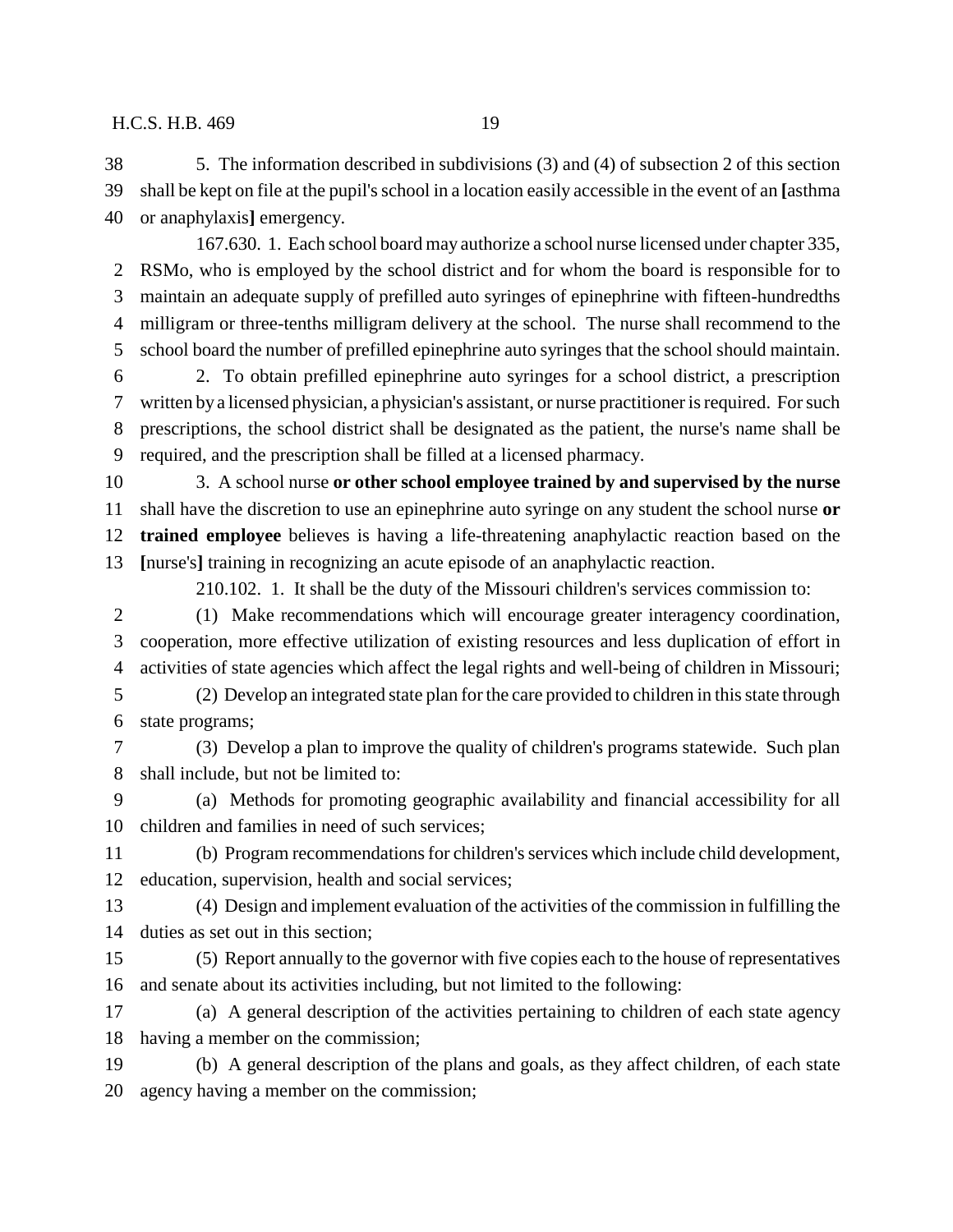(c) Recommendations for statutory and appropriation initiatives to implement the integrated state plan;

(d) A report from the commission regarding the state of children in Missouri**;**

- **(6) On or before July 1, 2008, develop recommendations for best practices in sharing relevant agency information relating to school-aged children receiving state services in order to permit the best degree of coordination in the delivery of such services while protecting the privacy of the involved student and family**.
- 2. There is hereby established within the children's services commission the "Coordinating Board for Early Childhood", which shall constitute a body corporate and politic, and shall include but not be limited to the following members:
- (1) A representative from the governor's office;
- (2) A representative from each of the following departments: health and senior services, mental health, social services, and elementary and secondary education;
- (3) A representative of the judiciary;
- (4) A representative of the family and community trust board (FACT);
- 
- (5) A representative from the head start program;
- (6) Nine members appointed by the governor with the advice and consent of the senate who are representatives of the groups, such as business, philanthropy, civic groups, faith-based organizations, parent groups, advocacy organizations, early childhood service providers, and other stakeholders.
- 

 The coordinating board may make all rules it deems necessary to enable it to conduct its meetings, elect its officers, and set the terms and duties of its officers. The coordinating board shall elect from amongst its members a chairperson, vice chairperson, a secretary-reporter, and such other officers as it deems necessary. Members of the board shall serve without compensation but may be reimbursed for actual expenses necessary to the performance of their official duties for the board.

- 
- 3. The coordinating board for early childhood shall have the power to:

 (1) Develop a comprehensive statewide long-range strategic plan for a cohesive early childhood system;

 (2) Confer with public and private entities for the purpose of promoting and improving the development of children from birth through age five of this state;

 (3) Identify legislative recommendations to improve services for children from birth through age five;

 (4) Promote coordination of existing services and programs across public and private entities;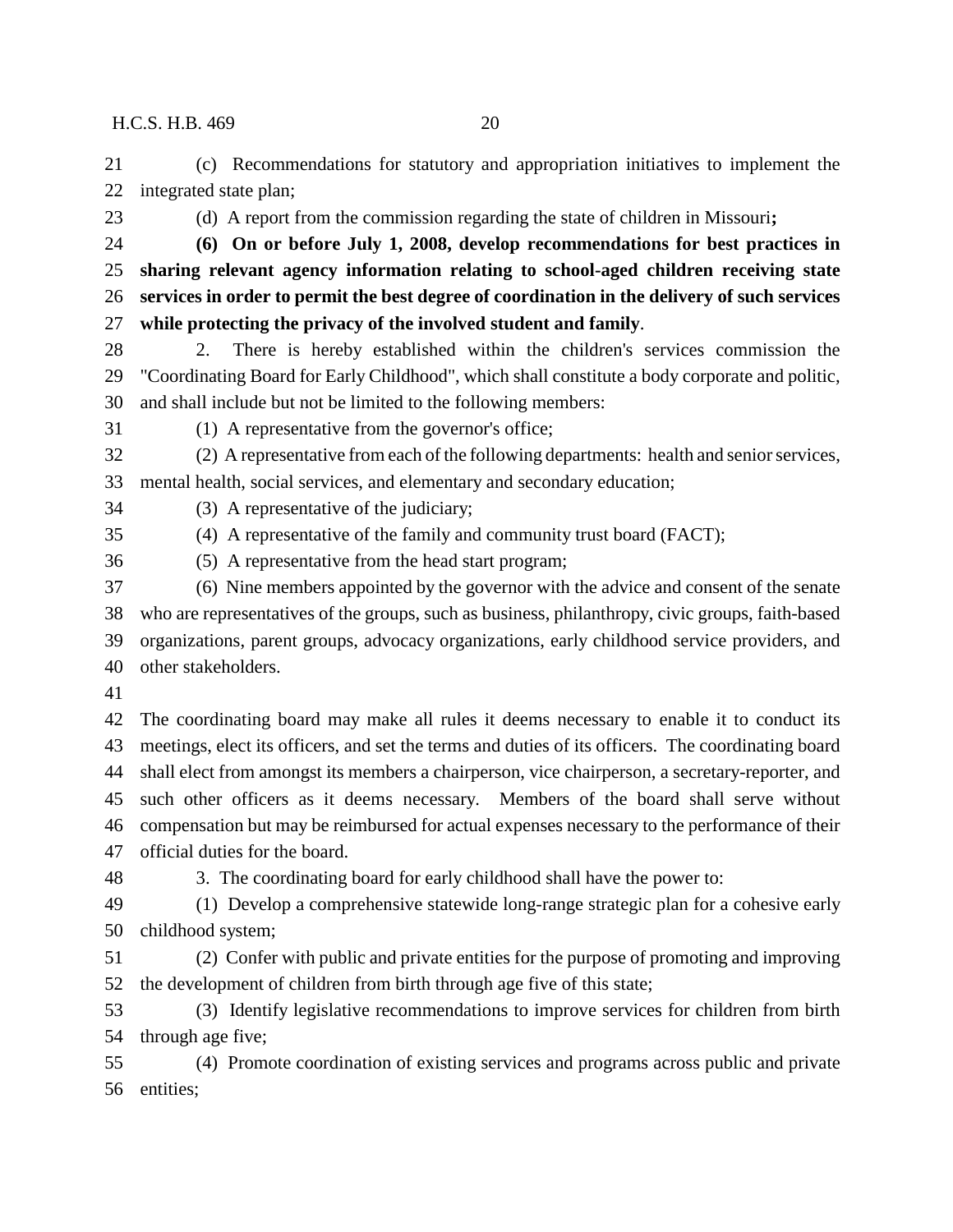(5) Promote research-based approaches to services and ongoing program evaluation;

 (6) Identify service gaps and advise public and private entities on methods to close such gaps;

 (7) Apply for and accept gifts, grants, appropriations, loans, or contributions to the coordinating board for early childhood fund from any source, public or private, and enter into contracts or other transactions with any federal or state agency, any private organizations, or any other source in furtherance of the purpose of subsections 2 and 3 of this section, and take any and all actions necessary to avail itself of such aid and cooperation;

 (8) Direct disbursements from the coordinating board for early childhood fund as provided in this section;

 (9) Administer the coordinating board for early childhood fund and invest any portion of the moneys not required for immediate disbursement in obligations of the United States or any agency or instrumentality of the United States, in obligations of the state of Missouri and its political subdivisions, in certificates of deposit and time deposits, or other obligations of banks and savings and loan associations, or in such other obligations as may be prescribed by the board;

 (10) Purchase, receive, take by grant, gift, devise, bequest or otherwise, lease, or otherwise acquire, own, hold, improve, employ, use, and otherwise deal with real or personal property or any interests therein, wherever situated;

 (11) Sell, convey, lease, exchange, transfer or otherwise dispose of all or any of its property or any interest therein, wherever situated;

 (12) Employ and fix the compensation of an executive director and such other agents or employees as it considers necessary;

 (13) Adopt, alter, or repeal by its own bylaws, rules, and regulations governing the manner in which its business may be transacted;

(14) Adopt and use an official seal;

 (15) Assess or charge fees as the board determines to be reasonable to carry out its purposes;

(16) Make all expenditures which are incident and necessary to carry out its purposes;

(17) Sue and be sued in its official name;

(18) Take such action, enter into such agreements, and exercise all functions necessary

or appropriate to carry out the duties and purposes set forth in this section.

 4. There is hereby created the "Coordinating Board for Early Childhood Fund" which shall consist of the following:

 (1) Any moneys appropriated by the general assembly for use by the board in carrying out the powers set out in subsections 2 and 3 of this section;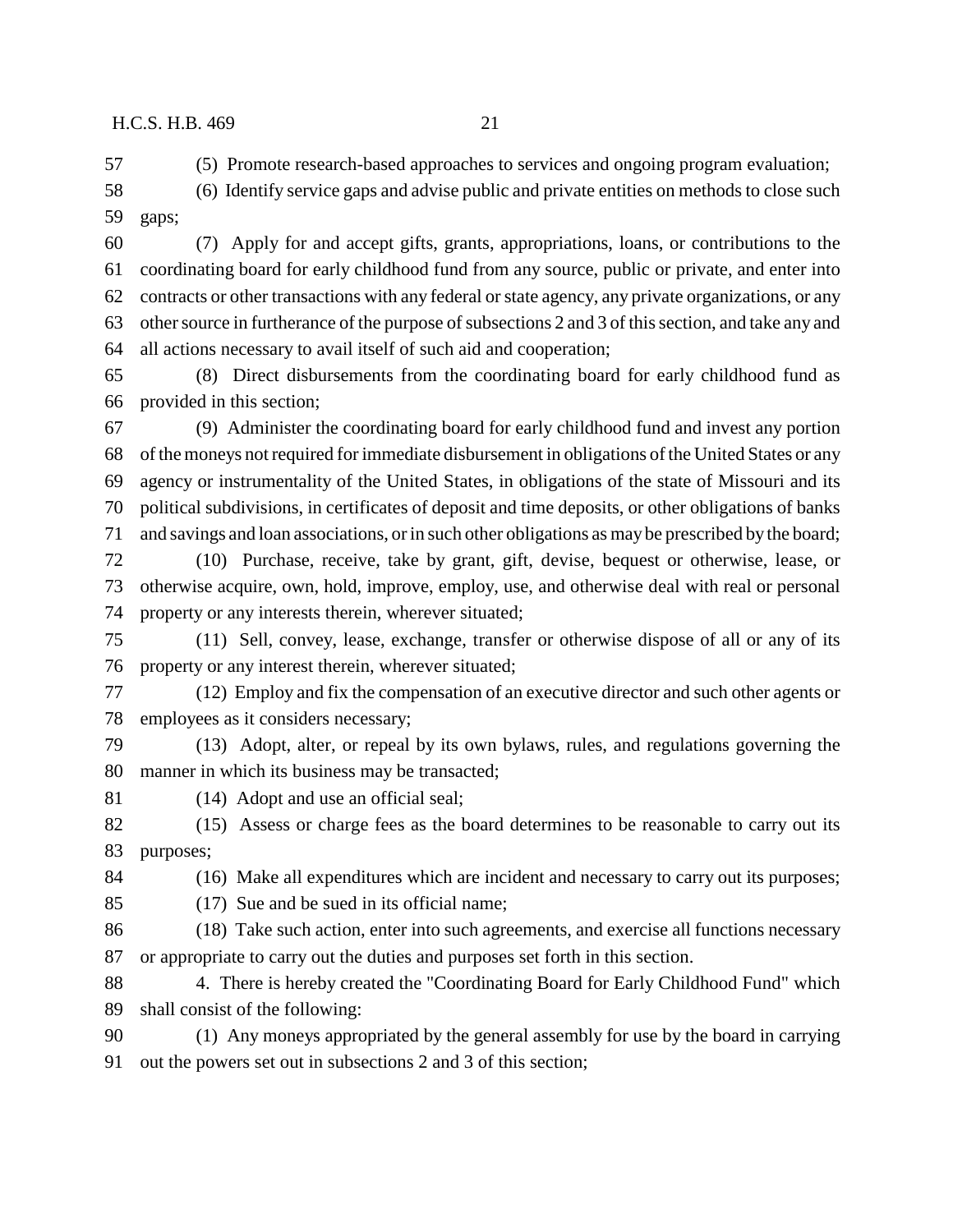(2) Any moneys received from grants or which are given, donated, or contributed to the fund from any source;

(3) Any moneys received as fees authorized under subsections 2 and 3 of this section;

 (4) Any moneys received as interest on deposits or as income on approved investments of the fund;

(5) Any moneys obtained from any other available source.

Notwithstanding the provisions of section 33.080, RSMo, to the contrary, any moneys remaining

 in the coordinating board for early childhood fund at the end of the biennium shall not revert to the credit of the general revenue fund.

475.060. Any person may file a petition for the appointment of himself or some other qualified person as guardian of a minor or guardian of an incapacitated person. Such petition shall state:

 (1) The name, age, domicile, actual place of residence and post office address of the minor or incapacitated person if known and if any of these facts is unknown, the efforts made to ascertain that fact;

(2) The estimated value of his real and personal property;

 (3) If the minor or incapacitated person has no domicile or place of residence in this state, the county in which the property or major part thereof of the minor or incapacitated person is located;

 (4) The name and address of the parents of the minor or incapacitated person and whether they are living or dead;

 (5) The name and address of the spouse, and the names, ages and addresses of all living children of the minor or incapacitated person;

 (6) The name and address of the person having custody of the person of the minor or incapacitated person;

 (7) The name and address of any guardian of the person or conservator of the estate of the minor or incapacitated person appointed in this or any other state;

 (8) If appointment is sought for a natural person, other than the public administrator, the names and addresses of wards and disabled persons for whom such person is already guardian or conservator;

 (9) In the case of an incapacitated person, the fact that the person for whom guardianship is sought is unable by reason of some specified physical or mental condition to receive and evaluate information or to communicate decisions to such an extent that the person lacks capacity to meet essential requirements for food, clothing, shelter, safety or other care such that serious physical injury, illness or disease is likely to occur;